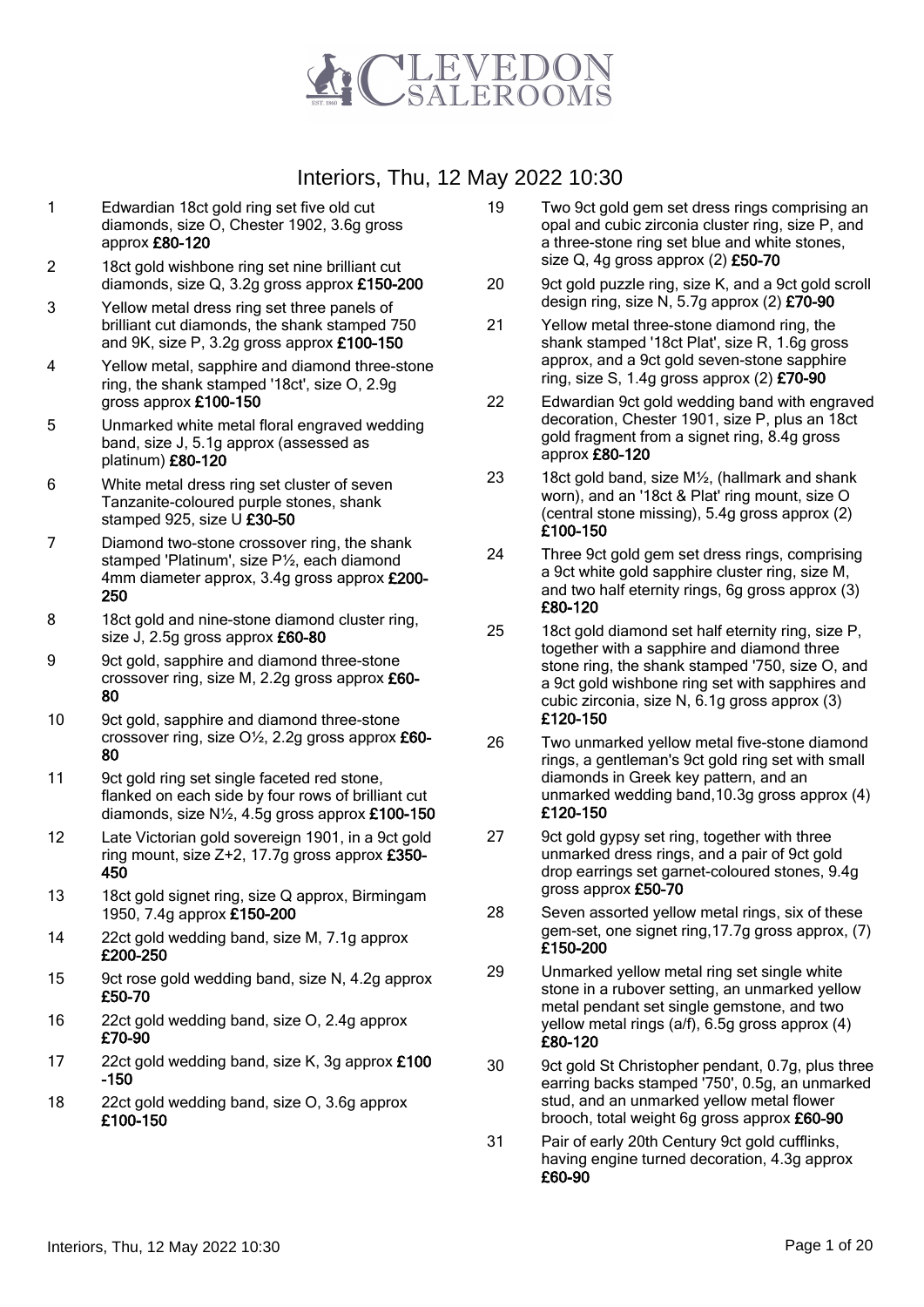

- 32 Pair of 9ct gold oval cufflinks having engraved decoration, Chester 1930, 6.1g approx, cased £80-120
- 33 Yellow metal charm bracelet (14k), attached various charms stamped '750' etc, 20.6g gross approx £350-450
- 34 9ct gold gate link bracelet with padlock, 5.5g gross approx £60-90
- 35 9ct gold bangle with bamboo effect decoration, 73mm internal diameter, 10g approx, in snakeskin-effect pouch of 'John Pairman & Sons, Goldsmiths, Watch Makers to the Admiralty, Bristol Cardiff, Swansea' £100-150
- 36 Edwardian 9ct gold hinged bangle, Birmingham 1901, 9.7g approx, in fitted case £120-150
- 37 Yellow metal fancy-link bracelet with enamel heart, 12.2g gross approx £120-150
- 38 9ct gold curb-link bracelet with a 9ct gold heartshaped padlock, 17.3g approx £200-220
- 39 Fancy link bracelet, marked '750', 19.5cm long approx, 25.2g approx £600-650
- 40 Yellow metal filed curb-link bracelet, stamped '750', 19.5cm long approx, 21.8g approx £500- 600
- 41 9ct gold rose gold watch Albert, attached a 9ct rose gold medallion, 36.7g gross approx £400- 500
- 42 Victorian gold half sovereign, 1899, in an unmarked brooch mount, 5.9g gross approx £120-150
- 43 9ct gold diamond set heart-shaped pendant, and an unmarked yellow metal bar brooch with diamond set horseshoe, 4g gross approx (2) £50 -70
- 44 Modernist brooch set a single diamond, stamped '750' to pin, 4cm approx, 5.4g gross approx £120-180
- 45 Silver double-link charm bracelet, attached various charms, and a silver hinged bangle with engraved decoration, 96g approx, (2) £40-60
- 46 Matching white metal suite comprising snap bangle and ring, size N, both pave set with cubic zirconia, and stamped '925', cased (2) £30-50
- 47 Yellow metal keyring, stamped 'kt18', 19.6g gross approx £400-600
- 48 Yellow metal Greek Key design collar, stamped '750', 45g gross approx £1,000-1,200
- 49 9ct gold and coral bead necklace, 39.5cm long approx, 5.9g gross approx £80-120
- 50 9ct gold belcher-link chain, a/f, 9g approx £100-150
- 51 Two 9ct gold rope-link necklaces (one a/f), 34g gross approx £400-420
- 52 9ct gold curb-link necklace, 57.5cm long approx, 35.4g gross approx £400-450
- 53 9ct gold curb-link bracelet with heart-shaped padlock, together with an Edwardian 18ct gold gypsy set diamond three stone ring, Chester 1903, and a gold signet ring, Chester (fineness mark worn), inscription dated 12.7.23, 10.8g gross approx (3) £120-150
- 54 George III guinea on scroll mount, together with sundry watch winders and fob £120-180
- 55 9ct gold opal triplet pendant and chain, a 9ct gold rope-link bracelet a/f, and various broken chain fragments, etc, 10.1g gross approx £120- 150
- 56 Lady's 9ct Omega cocktail watch (18g gross approx), together with a pair of 9ct gold drop earrings, pair 9ct heart-shaped earrings, etc. £80-120
- 57 Assorted jewellery to include 9ct gold medallion, bar brooch with vacant circular panel stamped '9ct', carved carnelian fob, together with a '9ct back and front' locket, etc £150-180
- 58 Victorian gold half sovereign 1892, within twocolour pendant mount on 9ct gold chain, 9.8g gross approx £180-220
- 59 Pair of 18ct gold diamond set hoop earrings, 3.3g gross approx £80-120
- 60 Pair of yellow metal fancy stud earrings, unmarked, 5.2g gross approx £150-200
- 61 Pair of yellow metal fancy drop earrings, stamped '18kt Italy', 7.4g approx £150-200
- 62 Victorian 15ct gold seed pearl, turquoise and diamond set ring, size L, 1.9g gross approx, and a seed pearl crescent-shaped brooch, stamped '15ct', 2.5g gross approx, total weight 4.5g gross approx, (2) £100-150
- 63 Early 20th Century pendant set purple stone and seed pearls, unmarked, on 9ct gold fancy-link chain, and a pair of ball stud earrings stamped '375' 6.7g gross approx (2) £80-120
- 64 Landstrom's American yellow metal grape leaf design matching pendant and stud earrings, each stamped '10k', in branded boxes with paperwork, 5.1g gross approx (2) £60-80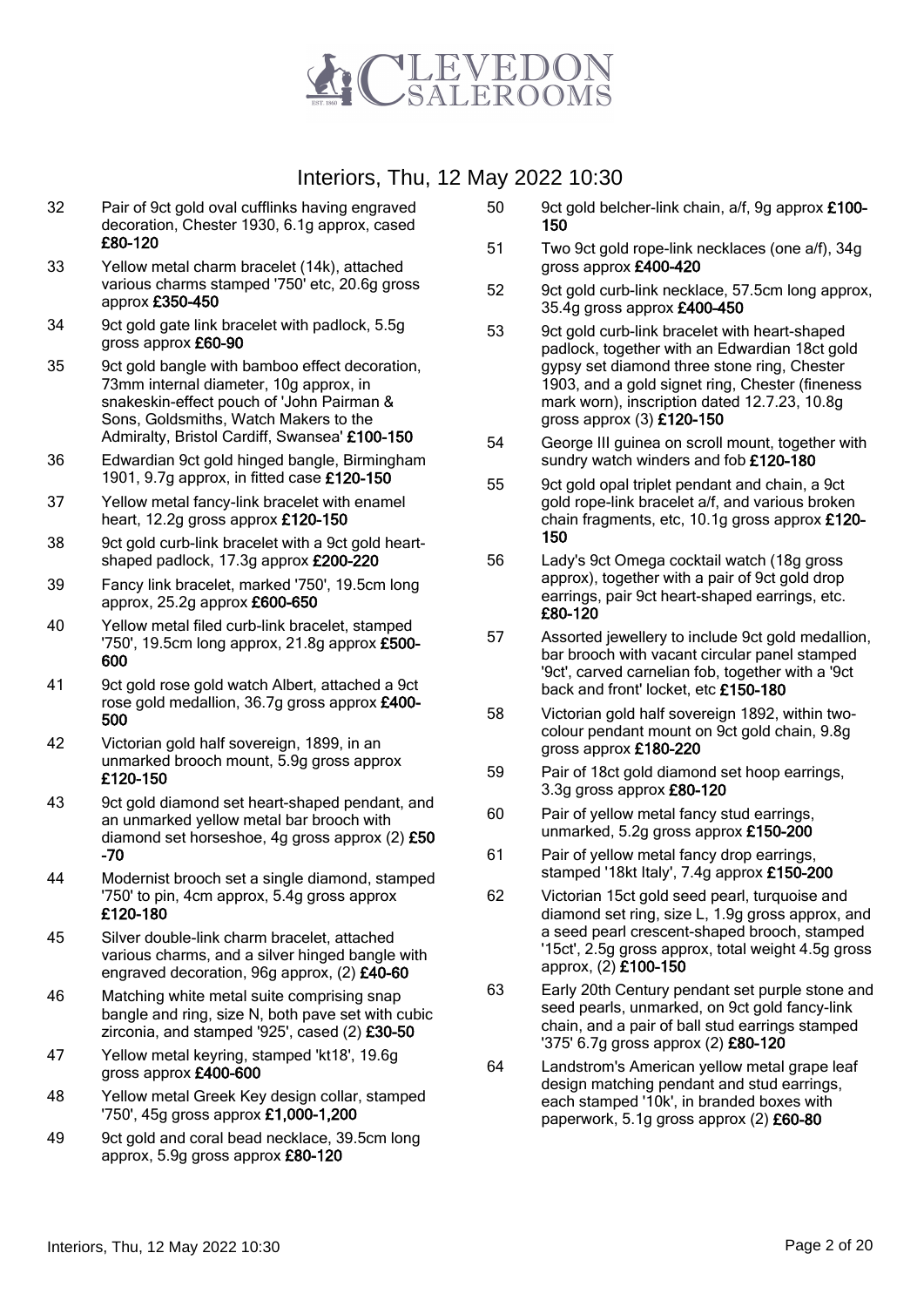

- 65 Two decorative buckles (one Japanese decorated with masks and insects, one blue enamel), and an unmarked stick pin set single sapphire cabochon, cased (3) £40-60
- 66 Yellow metal zodiac medallion, depicting Aries, stamped '750', 4.8g approx £100-120
- 67 Edwardian yellow metal pendant set seed pearls and two faceted blue stones, on a '9c' belcher link chain, 4.5g gross approx £60-90
- 68 Two yellow metal lockets, the circular locket on a chain stamped '15c', the other chain stamped '9c', a/f, 12.6g gross approx, (2) £80-120
- 69 Diamond set yellow metal articulated clown pendant, stamped '750', 4.9g approx £100-150
- 70 Edwardian-style yellow metal, seed pearl and peridot set pendant, stamped '9ct', with an indistinctly stamped chain, 3.6g gross approx £80-120
- 71 Yellow metal seahorse pendant, the body set with 'floating' diamonds, and ruby eye, stamped 'K18', 3cm long approx, 6.5g gross approx £200- 300
- 72 Yellow metal cross pendant stamped '9k', and a 9ct gold chain (a/f), 7.7g gross approx £80-120
- 73 9ct gold pendant set garnet-coloured stones on an unmarked chain, together with a 9ct gold box-link chain, and another chain stamped '9ct', a/f, 8.1g gross approx (3) £100-120
- 74 George V gold sovereign 1913, within a 9ct gold pendant mount, on a 9ct gold chain, 13g gross approx £350-400
- 75 Multi-coloured freshwater pearl pendant of Modernist design on a long white metal curb-link chain (a/f), together with another freshwater pearl pendant (2) £30-50
- 76 Quantity of costume jewellery, to include watches, bangles, bead necklaces, etc. £25-35
- 77 Quantity of silver Alberts, chains, fob medallions, etc., 234g approx £60-90
- 78 Quantity of 9ct gold jewellery including earrings, watch bracelets, spare links, etc, in excess of 45g gross approx, together with silver chains, baby bangles, chatalaines, pendants, napkin ring, unmarked and base metal jewellery, etc £300-400
- 79 Small quantity of costume jewellery, including a lady's 'Gucci' wrist watch, a silver torque bangle, a silver charm bracelet, various wrist watches etc £30-50
- 80 Extensive collection of costume jewellery and watches, to include a 9ct (metal core) snap bangle, Wedgwood brooch, collar studs, etc £50 -80
- 81 Quantity of costume jewellery including a Lotus simulated pearl necklace,cased; bead necklaces, bangles, cufflinks, etc £30-40
- 82 Quantity of jewellery and other items, to include Interstate cocktail watch, Royal Mint silver proof One Pound Coin, etc. £30-50
- 83 Collection of costume jewellery, to include named examples (Trifari, Monet, etc) £50-80
- 84 Quantity of costume jewellery to include; necklaces, bracelets, earrings, wooden jewellery box, etc. £30-50
- 85 Assorted costume jewellery to include; necklaces, bracelets, fashion watches, etc. £30- 50
- 89 Girard-Perregaux Gentleman's Gyromatic goldplated wristwatch, the square silvered dial having gold-coloured baton hour markers and circular date subsidiary at three, 39 Jewels, 29mm wide (ex. winder), on a black leather textured strap £120-180
- 90 Timor Gentleman's Second World War ATP issue stainless steel wristwatch, the coppercolour dial having Arabic numerals, filled hands and seconds subsidiary dial at three, 31mm diameter (ex. crown), on a black leather strap £80-120
- 91 Zenith Gentleman's automatic stainless steel wristwatch, the oval silvered dial having goldcoloured baton hour markers with day/date subsidiary dial at three, 37mm wide (ex. winder), on a prima-flex bracelet, with box £80-120
- 92 Timex Gentleman's Indiglo 200 M stainless steel wristwatch, the blue dial having luminous filled hour markers and hands, with date subsidiary at three, 40mm wide (ex. crown), on a stainless steel bracelet with deployant clasp £25 -35
- 93 Tag Heuer Gentleman's professional stainless steel wristwatch, the silvered dial having luminous filled hour markers with date subsidiary at three, within gold-coloured bezel, 40mm wide (ex. crown), case back numbered 'WK1120-1, GF3954', on a bi-colour stainless steel bracelet with deployant clasp £150-250
- 94 Longines Lady's 9ct gold wristwatch, having a square champagne dial with baton hour markers, 22.9g gross approx, with repair paperwork, case and box £200-300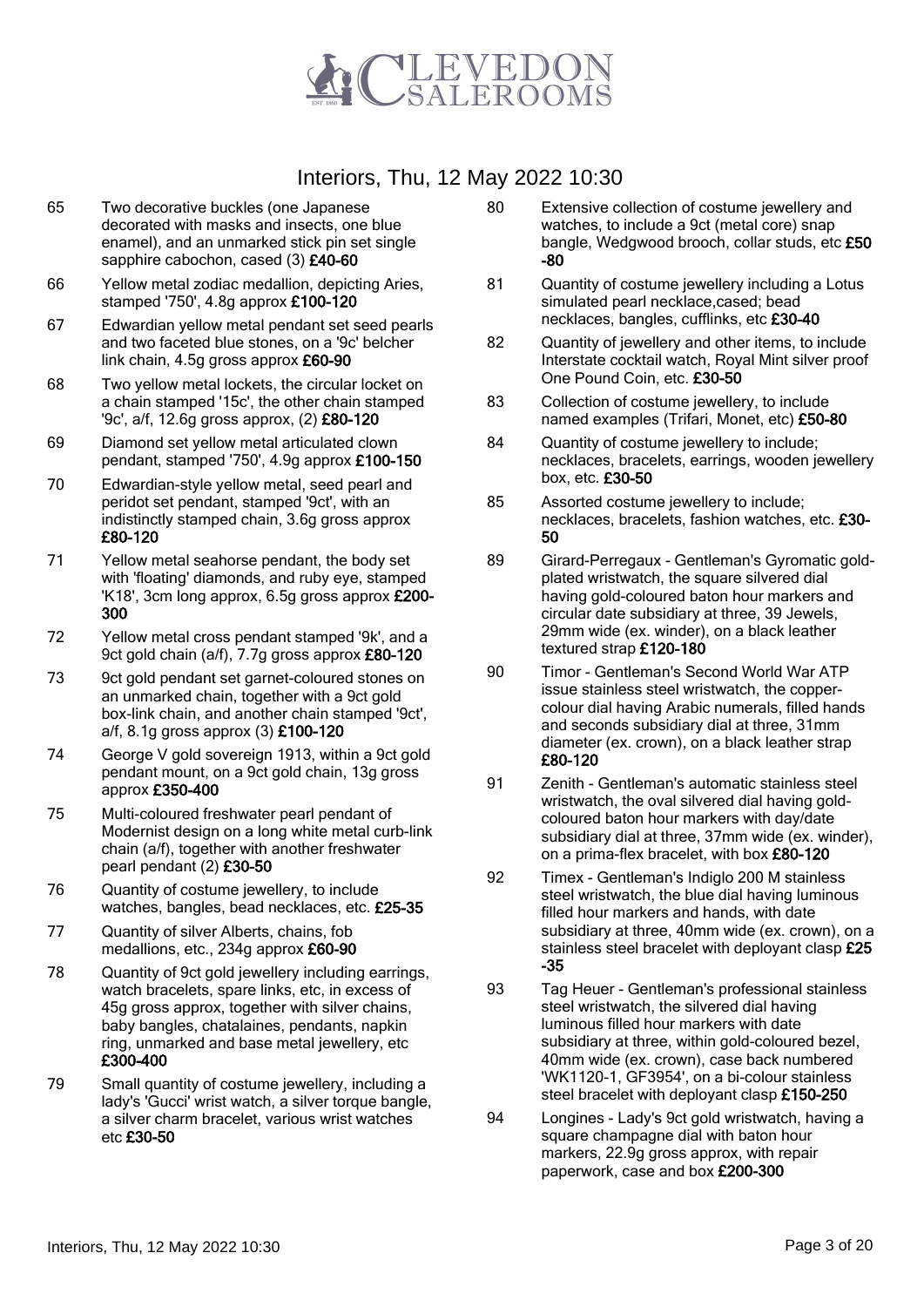

- 95 Lady's 18k yellow metal and enamel wristwatch with rolled gold strap, Paul Ditisheim, Solvil, 14mm x 24mm £100-150
- 96 Everite lady's 9ct wristwatch, with champagne dial, 17mm diameter (ex. crown), 15.4g gross approx £100-120
- 97 Royal Academy of Arts Special Edition Watches by Tikkers - 153/400, comprising designs by Peter Blake, Sandra Blow, Terry Frost, Michael Kenny & Sonia Lawson RA, within presentation case and outer card box £150-250
- 98 Lady's 9ct yellow metal fob watch, having a Roman chapter ring framing central floral decoration, 33mm diameter (ex. winder), 29g gross approx £80-120
- 99 Lady's 18k yellow metal open face pocket watch, having a Roman chapter ring framing central floral decoration, 34mm diameter (ex. winder), 26g gross approx £150-200
- 100 Waltham U.S.A Early 20th Century gentleman's gold-plated full hunter pocket watch, the white enamel Roman dial having seconds subsidiary at 'VI', 51mm diameter (ex. winder) £40-60
- 101 Late 19th Century silver open face pocket watch having a white Roman dial with seconds subsidiary dial at 'VI', Chester, 1896, with Albert, together with a gold-plated Albert, and winders £40-60
- 102 Four silver and white metal cased pocket watches, all with white Roman dials with seconds subsidiary dials at 'VI' £60-90
- 103 Quantity of silver and other cased pocket watches, including empty cases £60-90
- 104 Five various silver, white metal and unmarked pocket and fob watches £60-90
- 105 Five silver cased pocket watches, all having white Roman dials with seconds subsidiary dials at 'VI' £80-120
- 106 Four silver cased pocket watches, together with two gun metal cased examples (6) £50-80
- 107 Quantity of dress watches to include: vintage 9ct gold rectangular watch head, Certina watch, three Rotary lady's watches, etc £50-70
- 108 Quantity of dress and fashion watches to include; Next, Casio, Ohsen, Seiko Rainbow, Womage, Limit, etc £25-40
- 110 Gold Coin Victorian gold sovereign, 1892 £250 -300
- 111 Gold coin Victorian half sovereign, 1897 £120-150
- 112 Gold coin George V half sovereign, 1914 £120- 150
- 113 George V gold sovereign 1914, in yellow metal mount, 9.6g gross approx £280-320
- 114 Coins London Mint 2005 Horatio Nelson gold miniature coin, with guarantee certificate £40-60
- 115 United Kingdom Kew Gardens fifty pence coin 2019 £40-60
- 116 Coins Queen Victoria maundy set 1897 £80-120
- 117 Royal Mint 2009 Proof Year Set, with Kew Garden 50p, in a presentation case with outer card box £120-180
- 118 Royal Mint 'The United Kingdom Millennium Silver Collection' silver proof coin set, with fourpiece maundy set £80-120
- 119 Quantity of silver proof coins/medallions commemorating the Queen Mother, together with a quantity of mainly silver world coinage, Belgian 250 fr/100fr, Solomon Islands 'Concorde 25 Dollars' silver proof, etc. £50-80
- 120 Thirteen Royal Mint year proof coin sets £150-250
- 121 George IV crown 1821, George III coin 1816, Royal Mint silver proof £1 coin, together with a quantity of commemorative 50p and £2 coins, etc. £80-120
- 122 GB Coin collection including Victorian silver, etc. £20-30
- 123 Quantity of silver and other coinage and lapel badges £30-40
- 124 Cuantity of GB coinage to include: George V Pennies, Jubilee Crowns, etc £40-60
- 125 Quantity of Royal Mint presentation packs, etc. £50-80
- 126 Quantity of Royal Mint presentation year packs etc, together with an album of numismatic coin covers £50-80
- 129 Victorian album of studio photographs including Penny farthing bicycle interest £40-60
- 130 Quantity of world stamps to include: early French covers, Cape of Good Hope stamps, Ceylon variations etc £150-200
- 131 Quantity of stamps to include: Silver Jubilee commemorative sets, Channel Islands and Isle of man First Day covers, 100 Years of English County Cricket covers, etc £40-60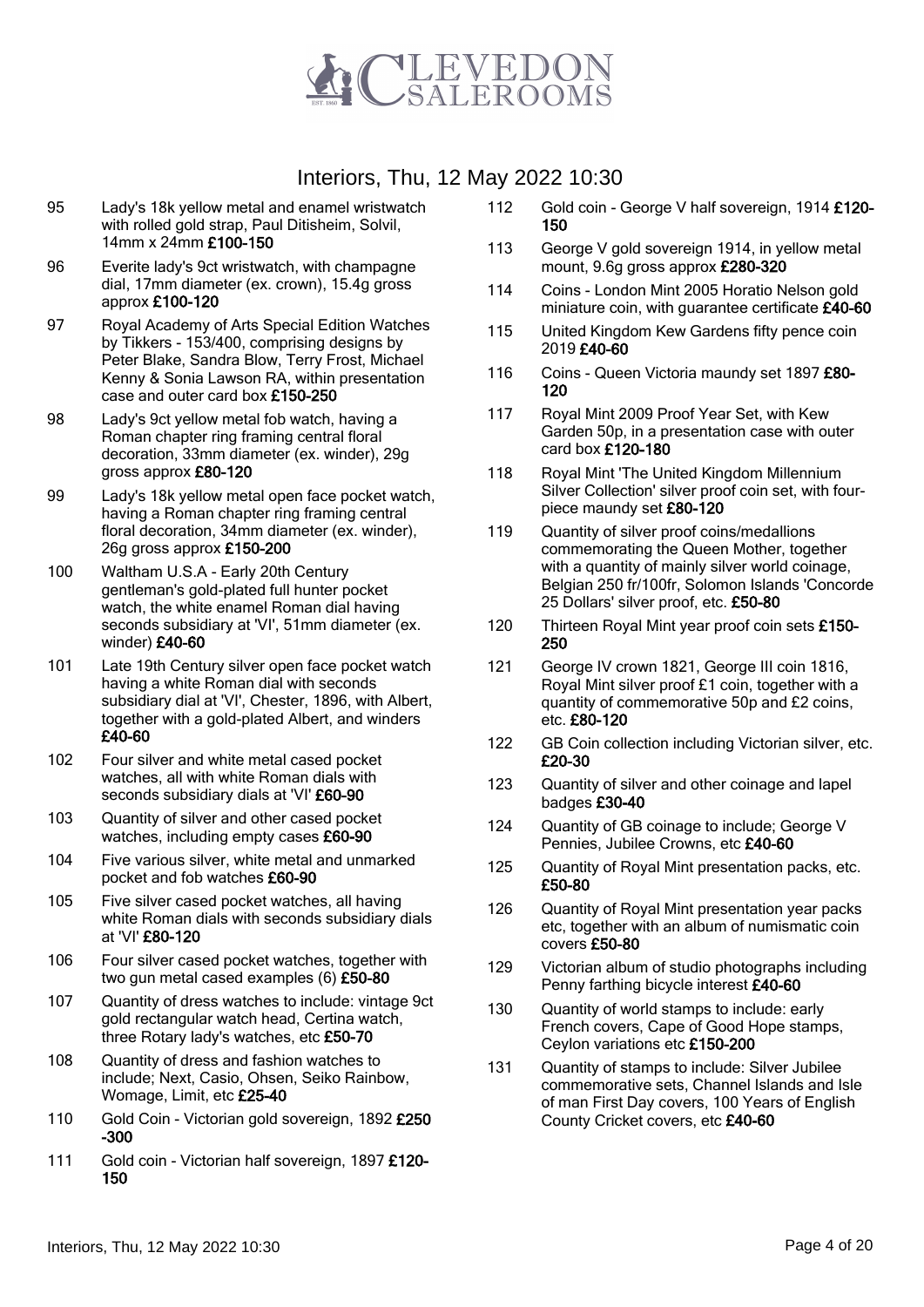

- 132 Quantity of early GB covers to include: 1d Red, and 2d Blue envelopes with post marked addresses,together with one Penny Black with red Maltese Cross £100-150
- 133 Century album of GB and World stamps to include penny black etc, together with a Strand stamp album £150-200
- 134 Quantity of stamp albums and stock books of GB and World stamps £40-60
- 137 Late Victorian embossed silver pedestal bowl, London, 1900,12cm diameter x 8cm high, 244g approx £80-120
- 138 1960s silver table-top box with hinged lid, with central engraved plaque 'A.N 31.5.63', Birmingham, 1962, 16cm x 19cm x 4cm high £40-60
- 139 Early 20th Century silver desk clock having a white circular Arabic dial with seconds subsidiary at '6', Walker & Hall, Sheffield, 10cm x 12cm high £80-120
- 140 George V silver rattle, with mother of pearl teether and handle, Birmingham 1929, 10cm long (ex. teether), 52.5g gross approx. £50-79
- 141 Two silver bonbon dishes, together with an early 20th Century cased christening set, Sheffield 1909, 460g gross approx £150-180
- 142 Cased set of six George V silver coffee spoons, Walker & Hall, Sheffield 1931, 62.2g approx, together with a silver compact £25-40
- 143 Pair of Edward VII silver fruit spoons with circular bowls, London 1904, 101.2g approx. £30-50
- 144 Victorian cased sets of silver teaspoons with tongs, together with a later one, 247.4g approx, together with a quantity of silver-handled fish cutlery, plus sundry silver £40-60
- 145 Continental sterling silver and enamel brooch, with hand-painted rose decoration, stamped Sterling verso, 4cm wide £30-50
- 146 Three silver cigarette cases, together with a modern pillbox, Edinburgh, 2002, 206g gross approx. £60-80
- 147 Quantity of silver items to include miniature silver sedan chair, Birmingham 1907, white metal miniature cello, etc, 55g weighable silver £60-90
- 148 Books Two Volumes of 'A Series of Picturesque Views of Seats of Noblemen and Gentlemen of Great Britain and Ireland', Vols I & III £30-50
- 149 Books Terry Pratchett signed first edition Johnny and the Dead, together with Roald Dahl - George's Marvellous Medicine, illustrated by Quentin Blake £30-50
- 150 Books Quantity of A.A.Milne 'Winnie the Pooh' and Beatrix Potter books to include A Gallery of Children, Teddy Bear & Other Songs from When We Were Very Young (illustrated by E.H.Shephard), The Art of Beatrix Potter, etc (8) £40-60
- 151 Books The Beatles Anthology, in shrink wrap £10-20
- 152 'New map of South Wales' (42cm x 51cm), together with 'New map of Carmarthenshire' (20cm x 27cm), both framed and glazed  $£40-60$
- 153 Books Rosalie Fry 1st edition Fly Home Colombina, 1st edition Riddle of the Figurehead, Baby's Progress Book, Aileen Orr- Miss Manners, Mary Norton - The Borrowers Afloat, £50-80
- 154 Books Philip Pullman 10th Anniversary signed limited collector's edition His Dark Materials: Northern Lights, in slipcase, no 854 of 1000. £40 -60
- 155 Cased set of six Norwegian silver gilt and enamel spoons, stamped J.Tostrup, 60g gross approx, in fitted case £50-70
- 156 Books Quantity of Kelly's, Who's Who, etc £40- 60
- 157 Books Quantity of Winston Churchill related and other military history titles, including five volumes 'The Scottish Highlands Clans and Regiments' £40-60
- 158 Books Set of Heron books Centennial Edition Charles Dickens complete works, Alistair MacLean collection, etc £40-60
- 159 Books Quantity of Cicely M. Barker Flower Faries Books to include Flower Fairies of the Spring, A Flower Fairy Alphabet, etc together with a quantity of Alison Uttley books to include Little Red Fox and The Wicked Uncle, Little Grey Rabbit's Valentine with pictures by Margaret Tempest, etc £40-60
- 160 Books Quantity of mainly mid 20th Century children's books to include Elanor Farjeon, Phyllis Morris - Peter's Pencil, Henry Williamson - Tarka the Otter, etc £50-80
- 161 Books Quantity of illustrated Children's books to include Clay Lancaster - Figi, W.MacNeile Dixon - Cinderella's Garden, Litte Fairy Daydreams, Gullivers' Travels (Dean Swift), The Old Old Fairy Tales, etc. £50-80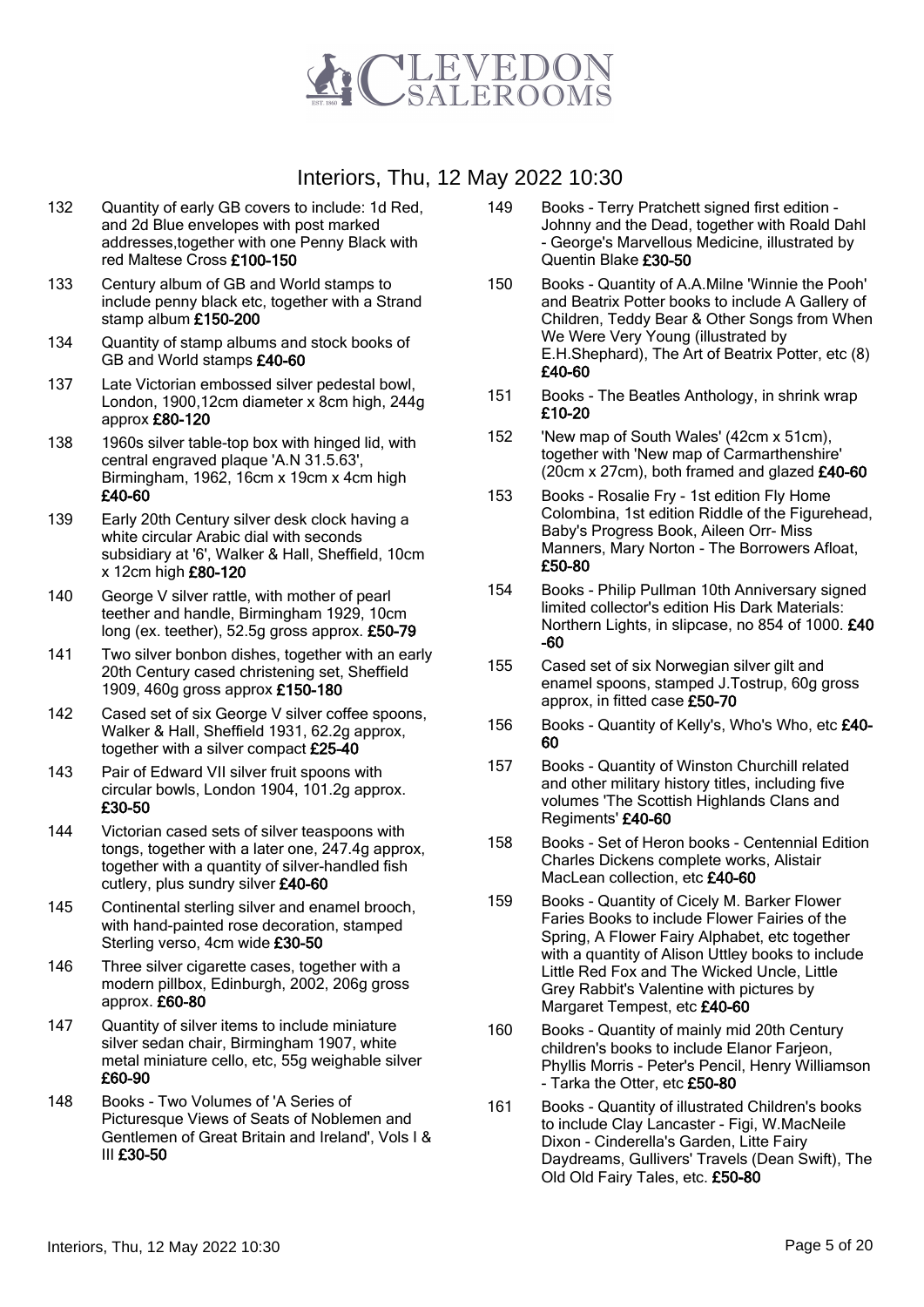

- 162 Books Quantity of Children's books and annuals to include Dr. Suess's The Cat in the Hat Songbook, Bert Fegg's Nasty Book for Boys & Girls, etc £50-80
- 163 Books Quantity of Folio Society books to include: The Relief of Lucknow, The Travels of Marco Polo, The New Newgate Calendar, etc. £40-60
- 164 Box printed ephemera, book plates, etc £20-30
- 165 Early 20th Century Huntley & Palmer's biscuit tin, of 'portrait miniature' form with seed pearl effect border, stamped verso, 18cm long (excluding hoop) £30-50
- 166 Cased violin, lacking bow, 58.5cm long £20-30
- 167 Microscope Ernst Leitz No 221667, 30cm high £25-35
- 168 Pair of Swift Audubon 8.5x,44 cased binoculars, together with a pair of Lieberman and Gortz 12x65 cased binoculars (2) £25-40
- 169 Set of skis and poles £25-35
- 170 14th or 15th Century Javanese Majapahit Kingdom terracotta panels £30-50
- 171 19th Century charcoal iron and stand, 26cm high overall £30-40
- 172 Advertising 'Haig' whisky oval mirror, 30cm x 41cm high £30-50
- 173 Box of assorted miscellanea including wood planes, frames, tin, inkstand, resin figure, etc. £30-50
- 174 Chess board and pieces, and Wisden shove hapenny board £30-50
- 175 French brass 'Stoker' chauffeurette or carriage foot warmer, stamped Girodon and Montet, Lyon, circa 1870-1900, 19cm wide £30-50
- 176 Glazed clay female bust, 9cm high (ex. base) £30-50
- 177 Clay male torso, 25cm high (ex. base) £30-50
- 178 Five assorted South East Asian figures, to include a soapstone Hotei / Budai, 7.3cm high, two Thai miniature gilt metal figures, etc., (5) £30-50
- 179 Gentleman's walking cane having a silver wrythan bulbous top stamped '925', 93cm long £30-50
- 180 Group of antiquities and other collectables, to include a Roman-type bronze fibula with green patination, 8cm long, a small crotal bell, Chinese 'bi' disc with Archaistic symbols, etc £30-50
- 181 Spelter figure of an Art Deco dancer, 24cm high, together with two resin female figures and two brass figures of a turtle and group of Dolphins surrounded by coloured glass waves (4) £30-50
- 182 Group of four animal figures, to include a coldpainted pheasant and a water buffalo, 12.5cm long and smaller, (4) £30-50
- 183 Indian elephant stand, 21cm wide, together with a hardstone elephant figure, 19cm high and other figure (3) £30-50
- 184 Japanese pottery figure group, modelled as two scholars or sages in discussion, seated upon a rocky base, 15cm wide, on wooden plinth £30- 50
- 185 Barium sulphate soil testing kit, from the British Drug House Limited, Laboratory Chemicals Division, in original oak box of issue, 23cm high £15-25
- 186 Motoring Interest Quantity of vintage car badges, AA badges, and wheel hub caps to include Volkswagen, etc £30-50
- 187 Pair of 'Blackamoor' candlesticks, 21cm high £30-50
- 188 Silk flag shawl of flags and ensigns (86cm x 79cm), together with three square Union Flags (59cm x 65cm) £30-50
- 189 Tantalus with two (of three) bottles, 35cm x 13.5cm x 31.5cm overall £30-50
- 190 Two Indian bronze figures of dancers, each within aureole, 20cm and 16cm high £30-50
- 191 Two model narrow boats, 52cm long, together with a Puffin Picture Book titled' Waterways of the World', by W.J. Bassett-Lowke and Laurecne Dunn £30-50
- 192 Unusual cast iron squirrel nut dish or bird feeder, with bushy tail forming the dished top, 13cm high £30-50
- 193 Victorian brass-mounted campaign-style writing box/lap desk, 40cm x 23cm x 13.5cm high £30- 50
- 194 Advertising Cyclist`s Touring Club embossed sign with an emblem to the centre, 40cm x 41cm £40-60
- 195 Large 19th Century copper carriage foot warmer, of oval form with turned wooden handles, 64cm long £20-40
- 196 Chinese bronze figure (33cm high), together with a reproduction bell (20cm high) and Japanese box  $(3)$  £40-60
- 197 Group of brass animals, pair iron dogs, doorstops, etc, largest 15cm long £40-60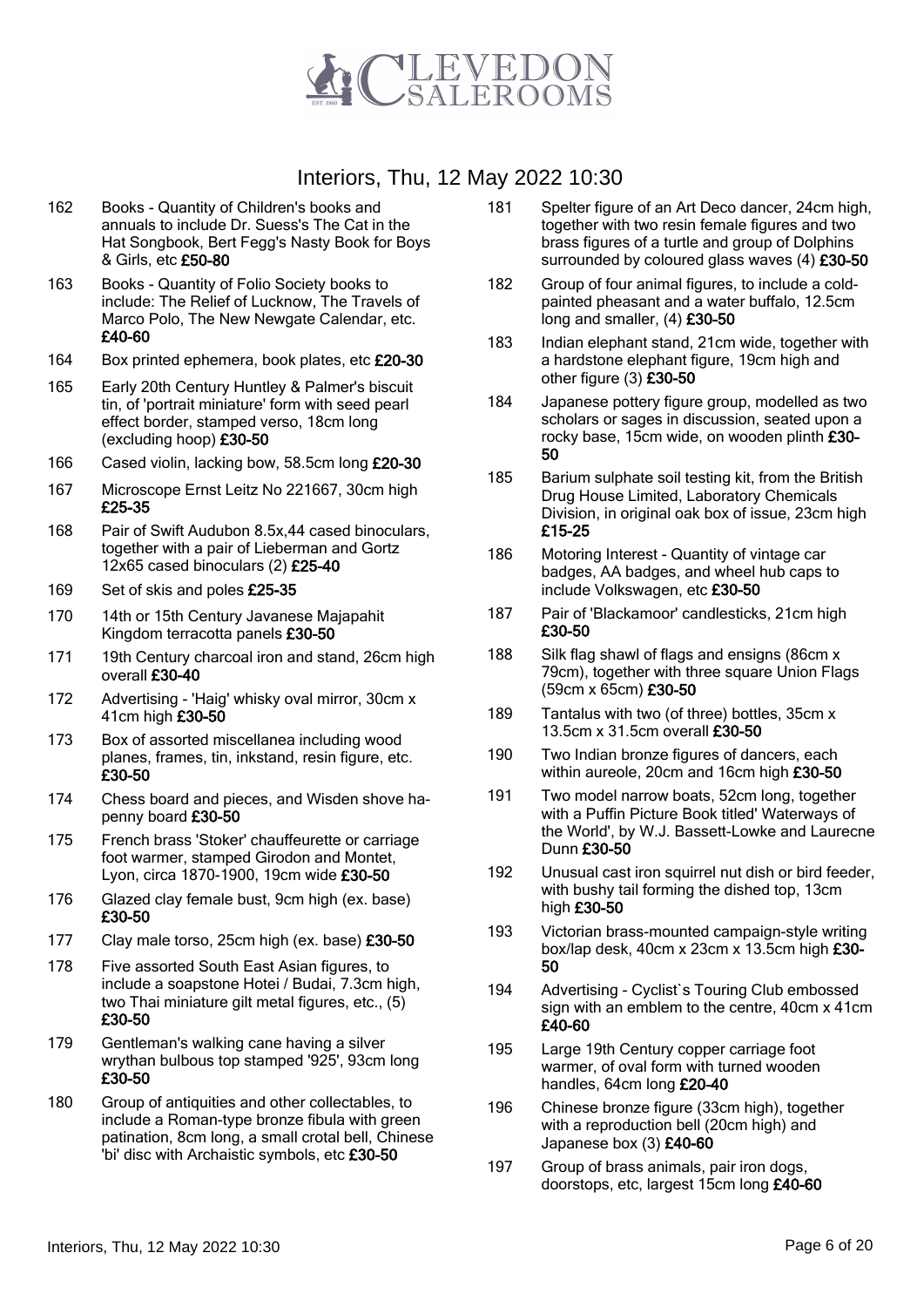

- 198 Large bronzed resin figure of a Gladiator, 65cm high £40-60
- 199 Miniature walnut two-door cabinet on stand, with 'Bambetta's Treasure Box, Bath' sticker to base, 21cm x 14cm x 25.5cm high £40-60
- 200 Quantity of cameras and lenses to include; Nikon F50 with AF Nikkor 28-85mm 1:3.5-4.5 lens, Pentax ME, Nikon F75 with AF Nikkor 28- 80mm 1:3.5-5.6D lens, Sirius zoom 1:4.0-5.8 f=28-200mm lens, etc £40-60
- 201 Model ice cream shop display tricycle, 60cm long £40-60
- 202 Suzie Marsh Group of five 'bronzed' bear sculptures, largest 22cm long £40-60
- 203 Two glazed terracotta figures of nude females, one kneeling, 13.5cm high, one reclining, 17cm long, indistinctly signed (MacLean?), on wooden bases £40-60
- 204 18th Century bronze relief decorated mortar and pestle, 13cm diameter x 10cm high £50-80
- 205 Late 18th Century Chinese Export porcelain bowl, decorated with pink roses and underglaze blue borders, 26cm diameter (a/f)) £20-40
- 206 Four various walking sticks Dog's head, two clasped hands, etc, tallest 91cm (4) £50-70
- 207 Group of horn-handled sticks, longest 90cm £50 -70
- 208 Group of seven South East Asian figures, Indian and Thai or similar, to include Hanuman the monkey god, a four-armed figure holding cymbals, etc., 12.5cm and smaller, (7) £50-70
- 209 Quantity of vintage cameras and accessories to include; Retinette 1A, Olympus, flashes, Canon, Chinon CE-4, etc £50-80
- 210 Four Chinese wooden sculptures to include a tortoise, Jaguar, etc, tallest 15cm high £60-80
- 211 Group of Eastern bronze and other figures, largest 18cm high £60-90
- 212 Scratch built clockwork model of '60 foot' Thames Cabin Cruiser Lady Margaret (approx ½ inch scale), in plywood carry case £60-90
- 213 Thirteen Thai and other South East Asian miniature bronzes, to include a double-headed Ganesh, Buddha Shakyamuni seated beneath the seven-headed cobra Mucalinda, etc, 4cm high and smaller, (13) £60-90
- 214 Vintage Antartex double breasted sheep skin overcoat £80-120
- 215 Pair of Art Nouveau silver plated vases, of waisted form with stylised floral decoration and Ruskin style cabochons, 18cm high £20-30
- 216 Sporting Interest Somerset County Cricket Club (A.E. 'Talbot' Lewis) - banded cricket ball 'Somerset Gloucester', together with five silver football medallions for Gloucestershire Football Associations, Midland Counties Football League (1902-3) and Bristol & District Association Football League (1905-6), 59.2g gross approx. £50-80
- 219 First World War medal group awarded to Serjant W.F. Hicks of the Royal Fleet Auxiliary comprising War Medal (141 SJT. W.F. HICKS R.A.) and 1914-15 Star (1414 SJT. W.F. HICKS. R.A), together with a George VI Territorial Efficiency Medal (2059551 SPR. A. N HICKS), Second World War medals, 'National Safety First' medals, etc. £70-90
- 220 Victorian Volunteer Forces medal awarded to Serg. G. Taplen. H- Carbineers Yeomanry £50-70
- 221 First World War medal pair awarded to J.52183 C.Hancock A.B.R.N. £40-60
- 222 Second World War medal group comprising; 1939-1945 War Medal, The 1939-1945 Star, The Italy Star, together with a Metropolitan Police whistle, road safety medals, small group of silver medallions, etc £40-60
- 223 19th Century Henry Hughes & Son, London cased sextant £60-80
- 224 Siamese issue Mauser bayonet with steel scabbard, blade 25cm long (37cm long overall) £30-50
- 225 Large Art Nouveau plaster ewer or jug vase, modelled with a standing maiden, 53cm high £40-60
- 226 Trench art shell cap 1917, together with two naval brass shoe ornaments stamped 'HMS Digby' £40-60
- 227 Boxlock percussion pistol with engraved decoration, no makers name, 17.5cm long £60- 80
- 228 Three draw telescope by Ross of London (43cm long), together with a brass three draw Broadhurst Clarkson & Co. Mk II s telescope (77cm long), and other  $(3)$  £40-60
- 230 Imperial German First World War model 1898 Mauser bayonet, the top of blade stamped 'Oüfkopp', blade 37cm long. (50cm long overall), with scabbard £60-80
- 231 Late 19th Century Austrian / Imperial German sidearm/ short sword, with brass grip, blade 47.5cm long (62.5cm long overall) £60-80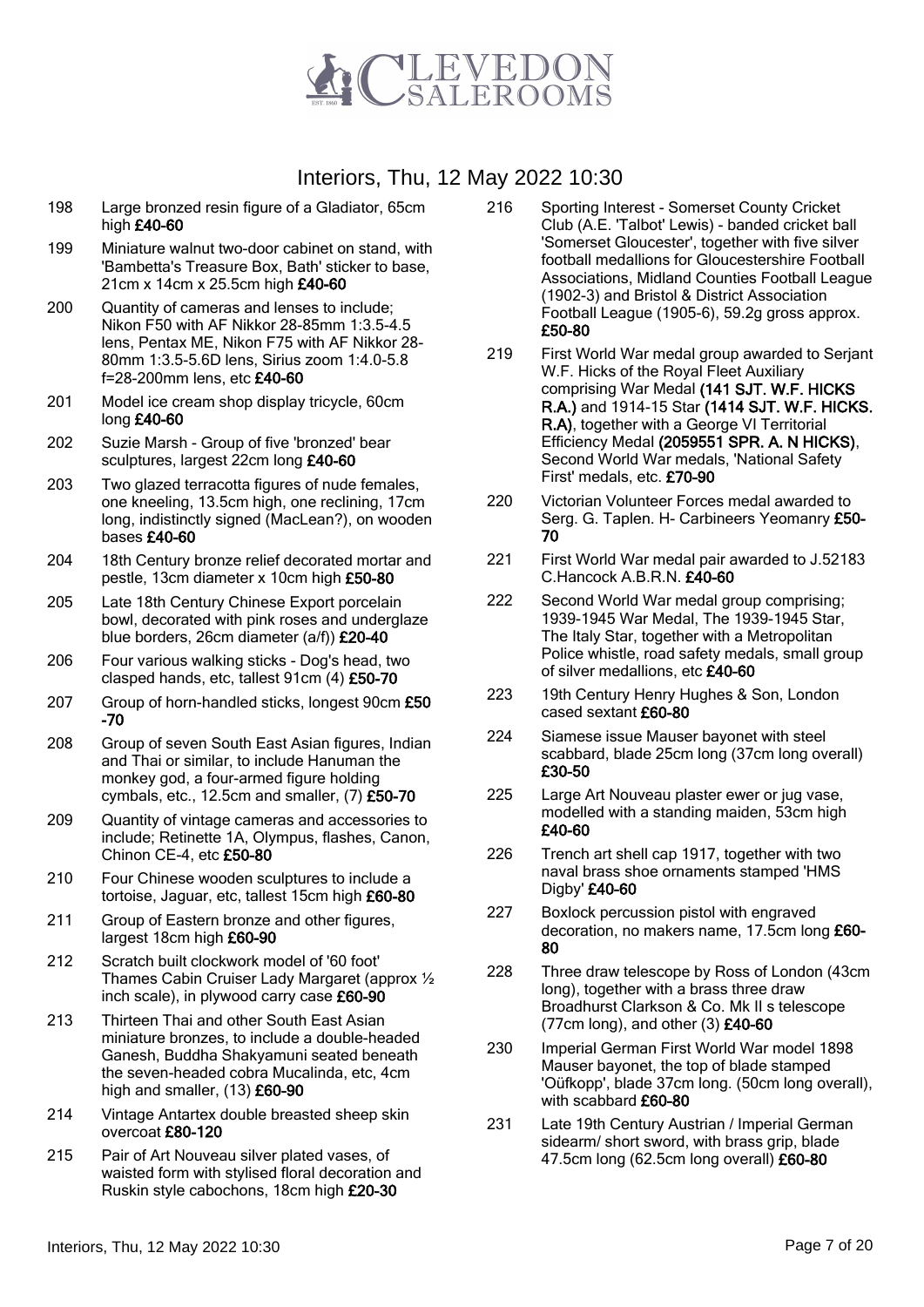

- 232 Lee Metford 1897 First World War rifle bayonet, blade 29.5cm long, (44cm long overall), with leather scabbard (re-issue dates present) £60- 80
- 233 Group of powder flasks to include; Laurence's Gunpowder No.2, etc £25-40
- 234 French Gars rifle bayonet, steel cross guard with forward curved quillon stamped '90769', blade 52cm long (64.5cm long overall) £40-60
- 235 Pair of Minton cabinet plates, painted with fish studies signed J.E.Dean, impressed Minton marks beneath, 22.5cm diameter £40-60
- 236 G&M Originals Model 18/30 green Marshall Tractor with box £80-120
- 237 Six 00 gauge railway trainset locomotives and tenders comprising; Hornby - R052\*10 & British Rail '48062', Bachmann - LNER '46400' & Mainline '3210' and Triang - British Rail '43775 & R150 (6), unboxed £50-80
- 239 Triang Railways Eleven boxed 00 gauge carriages, together with 'R23' Operating Royal Mail Coach Set (Sold as seen, contents unchecked and carriage may not correlate with boxes) £70-100
- 240 Steiff Leopard 064036, 43cm long £30-50
- 241 Steiff Trampili Elephant 083211 and Steiff Classic Bear 001666 (26cm high) £30-50
- 242 Five 00 gauge railway trainset locomotives and tenders comprising; two Hornby 'Duchess of Sutherland & R.850/5, Triang R150, Airfix '30919' and Bachmann 21065 British Rail (5), unboxed £50-80
- 243 Steiff 'Lieferwagen mit Teddybären' (Delivery Truck With Teddybears), no.00756, with certificate, boxed with outer card box £100-150
- 244 Hornby 00 gauge High Speed Train 'Intercity 125' railway trainset, boxed £40-60
- 245 Pair of 19th Century carved oak pew ends, each with foliate trefoil finial, 133cm high £30-50
- 246 Triang Railways 00 gauge 'R1' Passenger Trainset, together with three locomotives comprising; Lima Models 'LNER 8920', Triang 'R52' & 'R152-4' £50-80
- 247 Mixed quantity of various railway trackside accessories, etc to include; Oxford Diecast vehicles. 'Trackside' buildings, etc £20-30
- 248 Three Franklin Mint precision model diecast model vehicles comprising; 1924 Hispano-Suiza Tulipwood, The Jaguar SS-100 and 1948 Tucker, all in polystyrene cases, together with a loose 1912 Packard-Victoria Model 1-48 (4) £50 -80
- 249 Hornby '0' gauge clockwork LNER 2710 locomotive and tender (a/f) £30-50
- 250 Large quantity of 00 gauge railway trainset carriages to include; Triang 'Pullman' - Anne, Ruth, Mary, Grafar, Hornby LNER, etc £50-80
- 251 Large quantity of various branded 00 gauge rolling stock and wagons to include; Hornby, Lima, Mainline, Ratio, Airfix, Grafar, etc £120- 180
- 252 Quantity of loose Dinky Toys diecast model '301' Field Marshall Tractors, together with other farming accessories £50-80
- 253 Steiff Raffles red brown Singapore bear, 39cm high, with box and certificate, together with a group of metal signs comprising; Steiff selection red signs (40cm x 16cm high), Margarete Steiff Toys (48cm x 14cm high) and other £70-100
- 254 Hornby 00 gauge Super Detail R2223 British Rail Fowler 2-6-4T Class 4P locomotive and tender, boxed £30-50
- 255 Quantity of Hornby Trains '0' gauge items to include; two boxed sets, Great Western '6600' loco, plus loose accessories, together with 00 gauge G&R Wrenn 'City of London' locomotive and tender £60-100
- 256 Bachmann Branch Line 00 gauge British Rail Gresley J39 Class 0-6-0 locomotive and tender, boxed £25-40
- 257 Ten various branded 00 gauge railway trainset locomotives to include; Airfix, Hornby LNER 8400, Bachmann LNER 8680, Dapol British Rail '51241', etc £50-80
- 258 Steiff Susi Pig 035234, Marmot 045219, Zotty Bear 092066, Piff Mouse 056222 and Gretel hand puppet 255151 £40-60
- 259 Various branded 00 gauge railway trainset locomotives and tenders to include; Bachmann 'Royal Scott', Hornby '690', Airfix, etc, unboxed £40-60
- 260 Large quantity of 00 gauge railway trainset carriages to include; Ratio, Triang, Hornby and Lima £50-80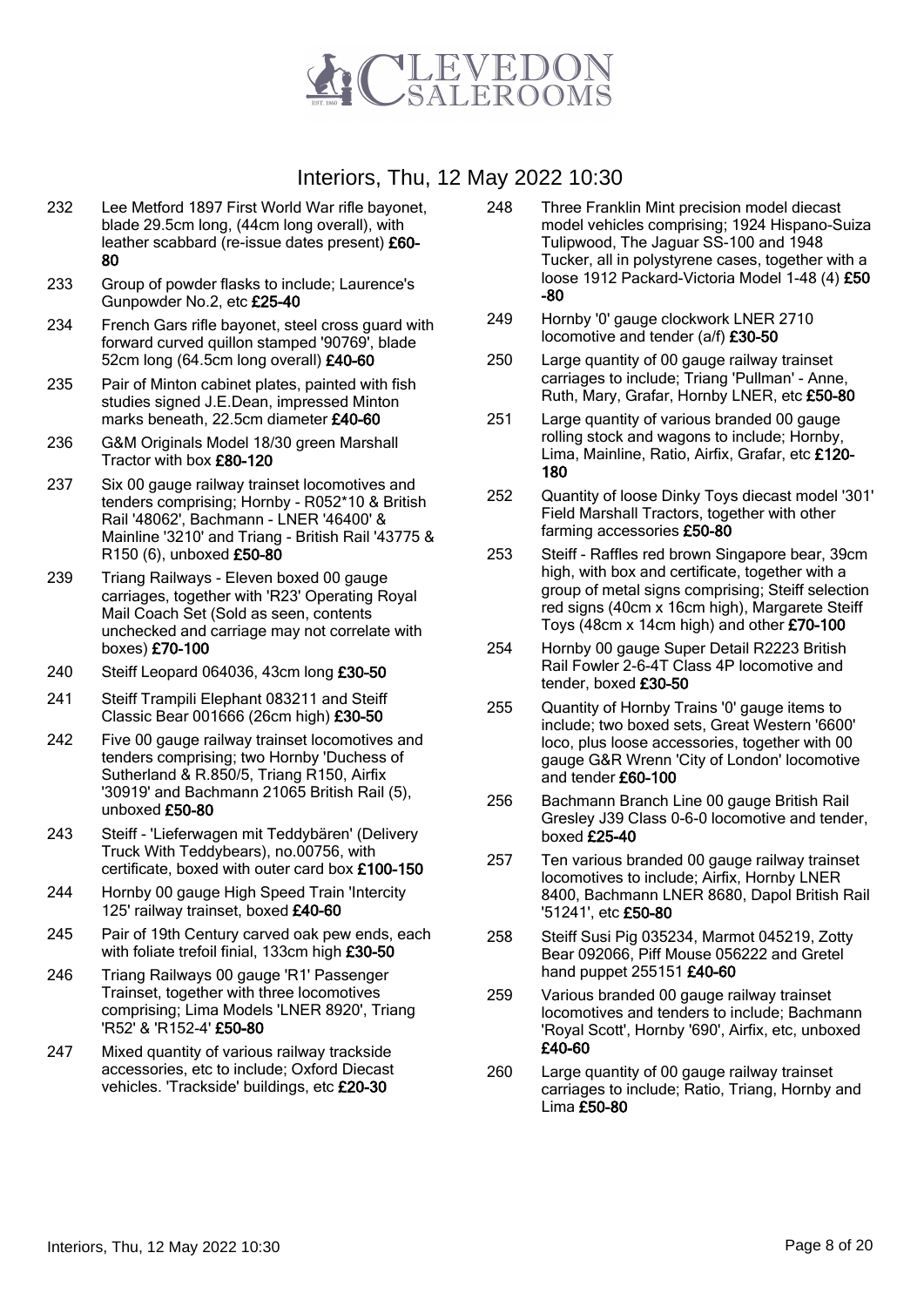

- 261 Quantity of Triang 00 gauge boxed wagons/ rolling stock to include; R61 Signal Box, R62 Waiting Room, R14 Fish Van, etc, together with trackside accessories to include; buildings, Peco track, (Sold as seen, contents unchecked and carriage may not correlate with boxes) £100-120
- 262 Quantity of 00 gauge railway trainset items to include, boxed Triang Hornby 'Flying Scotsman' locomotive and tender, Pullman locomotive, large quantity of carriages to include; Lima, Hornby, Triang, etc. £70-100
- 263 Mixed quantity of diecast model vehicles mainly relating to Land Rovers £20-30
- 264 Three Franklin Mint precision model diecast vehicles comprising; 1949 Mercury Club Coupe, 1931 Mercedes Benz SSKL and 1958 Ferrari 250 Testa Rossa, all with certificates, together with a loose 1925 Rolls-Royce Silver Ghost (4) £60-80
- 265 Hornby 'R.578' 00 gauge Freight Master Set (incomplete), together with a vintage Technofix Nr.275 tin plate clockwork set, both boxed £40- 60
- 266 Lima 'Sir Edward Elgar' 00 gauge locomotive, together with an Intercity 125 carriage and Restaurant carriage, all boxed (3) £30-50
- 267 Two Hornby 00 gauge railway trainset locomotives comprising; 'Sir Nigel Gresley' and boxed R2062 LNER J94, together with a boxed R.739 'Operating Breakdown Crane (3) £50-80
- 268 Two boxed Franklin Mint Precision diecast model vehicles comprising; 1938 Rolls Royce Phantom III and 1932 Cadillac V-16 Sport Phaeton, together with an unboxed 1939 Maybach Zeppelin (3) £60-80
- 269 Eight various branded 00 gauge railway trainset locomotives to include; Bachmann '75006', Hornby GNR 1247, R152-0600 'GWR', etc (8) £40-60
- 270 Two boxed Merrythought bears comprising; 'NSPCC There There Little Bear' & 'Ruby Bear', both boxed with outer cardboard boxes, together with a plastic 'The Merrythought International Collection' display sign, 30.5cm x 10cm high £40 -60
- 271 Large yellow plastic sailing yacht, 149cm long £40-60
- 272 Royal Doulton Balloon Boy HN2934 together with Balloon Girl HN2818, tallest 20cm high £30-50
- 273 Seven Coalport 'Age of Elegance' figures to include Special Celebration, Summer Love, etc. £50-80
- 274 Royal Doulton 'Curly Knob' figure, HN1627, 15cm high £60-80
- 275 Assorted early 19th Century glassware, to include three flutes, 18cm high and smaller £50- 70
- 276 Four framed Prattware pot lids 'Shakspeares House Henley St Stratford on Avon, The Residence of Anne Hathaway Shakspears Wife', 'The Allied Generals FM Lord Raglan & Gen Can Roberts' and 'No: By Heaven I exclaimed may I perish if ever I plant in that bosom a thorn', 16cm wide overall and smaller £30-50
- 277 Four Royal Copenhagen figures comprising; 939 Two Girls with Doll, 2857, 1229 & 2859, tallest 15cm high £60-80
- 278 Mediterranean terracotta bottle vase, 24cm high £30-50
- 279 Royal Worcester 'Sister' figure '3149', modelled by F.G. Doughty, 18cm high £40-60
- 280 Royal Worcester Three small figures comprising; 2844, `Coquette` modelled by Phoebe Stabler & 'Mischief' 2914, modelled by F. Doughty, tallest 9cm £30-50
- 281 Miniature tea wares to include; Oriental teapot, floral pattern cups and saucers, etc £60-80
- 282 Royal Worcester 'Magnolia Bud' figure '3144', 11cm high £30-50
- 283 Pair of Beswick penguins with red parasols, 11cm high £40-60
- 284 Chinese blue and white plate, pair of ginger jars (no covers) and a Japanese Satsuma part teaset, 22cm diameter and smaller £50-80
- 285 Retro 1970s studio pottery bowl, 34.5cm diameter £30-50
- 286 Nine assorted Halcyon Days and Crummles enamel boxes £60-90
- 287 Royal Worcester Two figures comprising; Joan '2915' and Tommy '2913', modelled by F. Doughty (2) £30-50
- 288 Three graduated lemon yellow glaze rabbits largest marked 990 and 13cm high £30-50
- 289 Collection of Blue Mountain Canadian pottery to include; cats, dolphins, turtle, etc £30-50
- 290 Japanese Sumida ware jug 36cm high and a ginger jar with blue and white prunus decoration, (2) £40-60
- 291 19th Century Nailsea type blue glass flask having white festooned decoration, 13cm high £20-40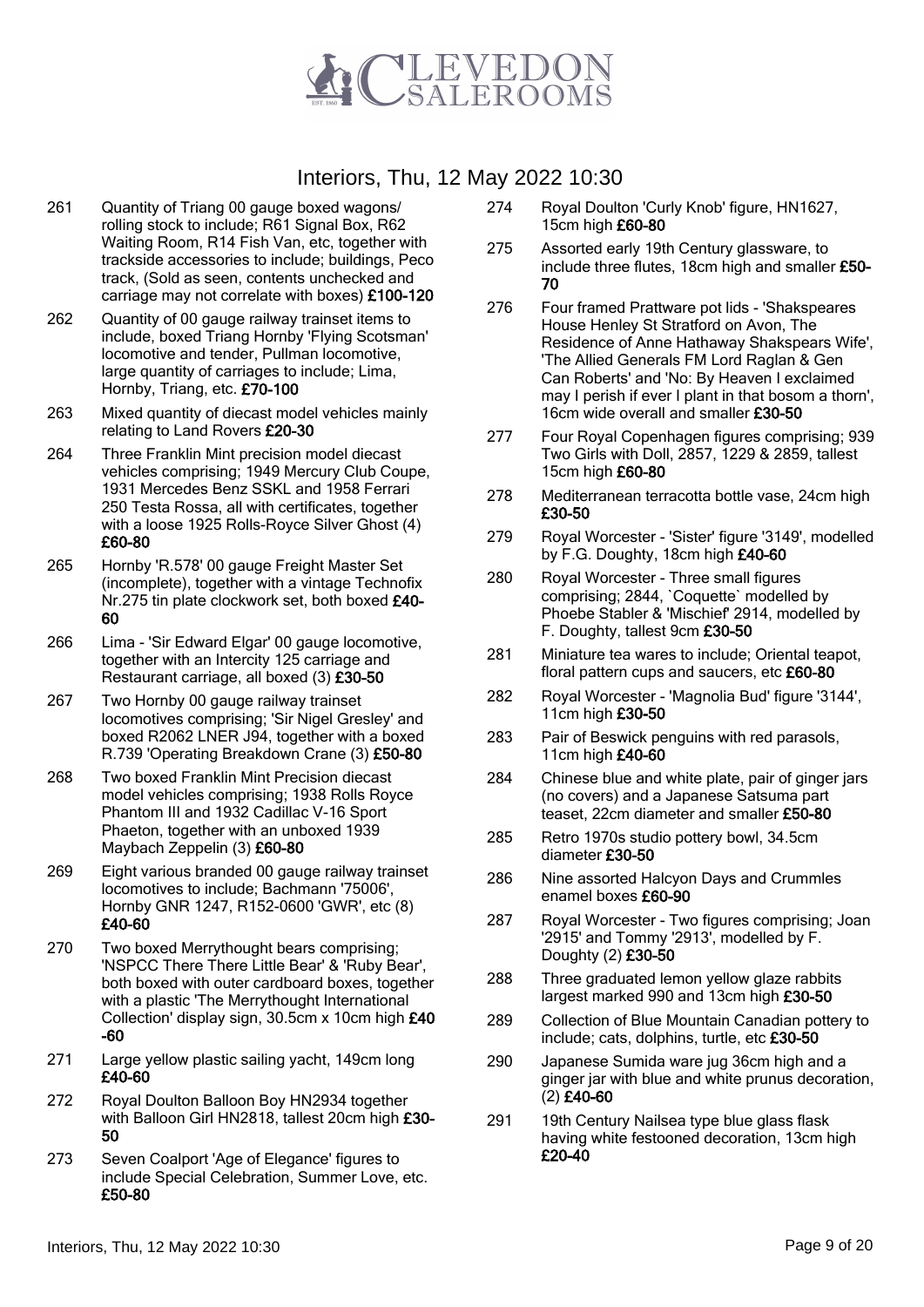

- 292 Whitefriars engraved footed goblet commemorating the Coronation of Elizabeth II, and three other commemorative glasses, 23cm high and smaller £40-60
- 293 Two Nao figures comprising a dancer and a couple courting, together with an unbranded figure, tallest 36cm high £30-50
- 294 Franklin Mint porcelain figure Yoshiko, designed by Manabu Saito, together with five Ardleigh-Elliott musical ceramic trinket boxes, 30cm high and smaller £20-30
- 295 Pair of 19th Century Gien faience ewers, together with a bowl and Delft plate, 22.5cm high and smaller £60-90
- 296 Quantity of early 20th Century French glass coupes with gilt rims, 11cm diameter £30-50
- 297 Royal Worcester vase painted with sheep signed Ernest Barker, shape 2510, 11cm high £80-120
- 298 Pair of Continental faience five-neck tulip vases (damaged), 24cm x 21.5cm high £120-180
- 299 Lladro 5697 'Over The Clouds' figure and 2382 'Island Beauty', together with two Nao figures, with boxes, tallest 27cm high £40-60
- 300 Bruce Bairnsfather 'A Momento' Souvenir of the Great War' - comprising cup, saucer and plate £25-35
- 301 Copeland parianware figure of a family of rabbits feeding on vegetables, 20cm long £30-50
- 302 Strathearn limited edition glass paperweight with blue overlaid cut sides revealing latticino decoration, 94/150, with presentation case £50- 80
- 303 Royal Worcester vase painted with blackberries by Kitty Blake, shape G957, 8.5cm high £50-80
- 304 A house of Faberge "The Faberge Imperial Egg Lamp" by Franklin Mint, 37 high (without shade) £30-50
- 305 Beswick 'Pig Promenade' Nine-piece pig band to include; 'Michael', 'Richard The Horn Player', 'James The Triangle Player', 'Andrew The Cymbal Player', 'John The Conductor', etc. tallest 15cm £50-80
- 306 Three Halcyon Days 'Disney' Winnie the Pooh enamel boxes, two cased (3) £30-50
- 307 Staffordshire pottery zebra, 22cm high £30-50
- 308 Royal Crown Derby miniature watering can, bench, together with a quantity of boxed eggs and a plate, and 1988 Christmas Plate (22cm diameter) £80-120
- 309 Plichta ceramic elephant with clover decoration, 20cm high £20-30
- 310 Royal Crown Derby 'Old Imari' pattern bud vase (17cm high), together with a boxed low candle column (10cm high) £50-70
- 311 Three boxed Waterford crystal items comprising; '8" Standing Cross', 'Large Salmon' (23cm high) and a pair of Harp paperweights (13cm high) £70-100
- 312 Four House of Faberge collectors eggs issued by Franklin Mint to include Sweetheart Carousel Egg, Goldfinch Egg, etc 20cm high and smaller (4) £50-80
- 313 Three Nailsea type coloured glass knitting needles, each with latticino style decoration, longest 19.5cm long £20-30
- 314 Cased Royal Doulton nursery set 'The Little Pig' & 'Oranges and Lemons' £30-50
- 315 Royal Worcester pot pourri vase and cover painted and gilded with roses, shape 278, 12cm high overall £70-100
- 316 Seven Coalport 'Age of Elegance' figures to include Summer Fragrance, Brighton Promenade, etc., 22cm high and smaller £50-80
- 317 Five Lladro porcelain figures, 22cm high and smaller £40-60
- 318 Wedgwood 'Clio' pattern trinket box (signed Mark Mayson Master Potter, Dubai, 1993), 20cm x 16cm deep (with dish), together with a quantity of art glass, etc. £40-60
- 319 Baccarat glass Boxed candlestick (18cm high), together with a boxed vase with etched floral decoration (15cm high) and Scotty dog (12cm high) (3) £50-70
- 320 Beatrix Potter Cased set of six National Trust 1983 Beatrix Potter enamel boxes, together with Borders Fine Arts & Crummles & Co. (8) £80- 120
- 321 Beswick Hereford bull, cow and calf, tallest 15cm £100-150
- 322 Svaja teardrop glass paperweight, 14cm high, boxed, together with a quantity of various styled paperweights to include Caithness, etc £40-60
- 323 Three Royal Crown Derby paperweights comprising; Panda, Elephant and miniature Noahs Ark (boxed) £100-150
- 324 Three Royal Doulton figures comprising; HN1482 'Pearly Boy', HN1483 'Pearly Girl, and HN1319 Darling, together with two Royal Worcester figures 3081 'Grandmother's Dress' and 2905 'Noel' (a/f), tallest 19.5cm £40-60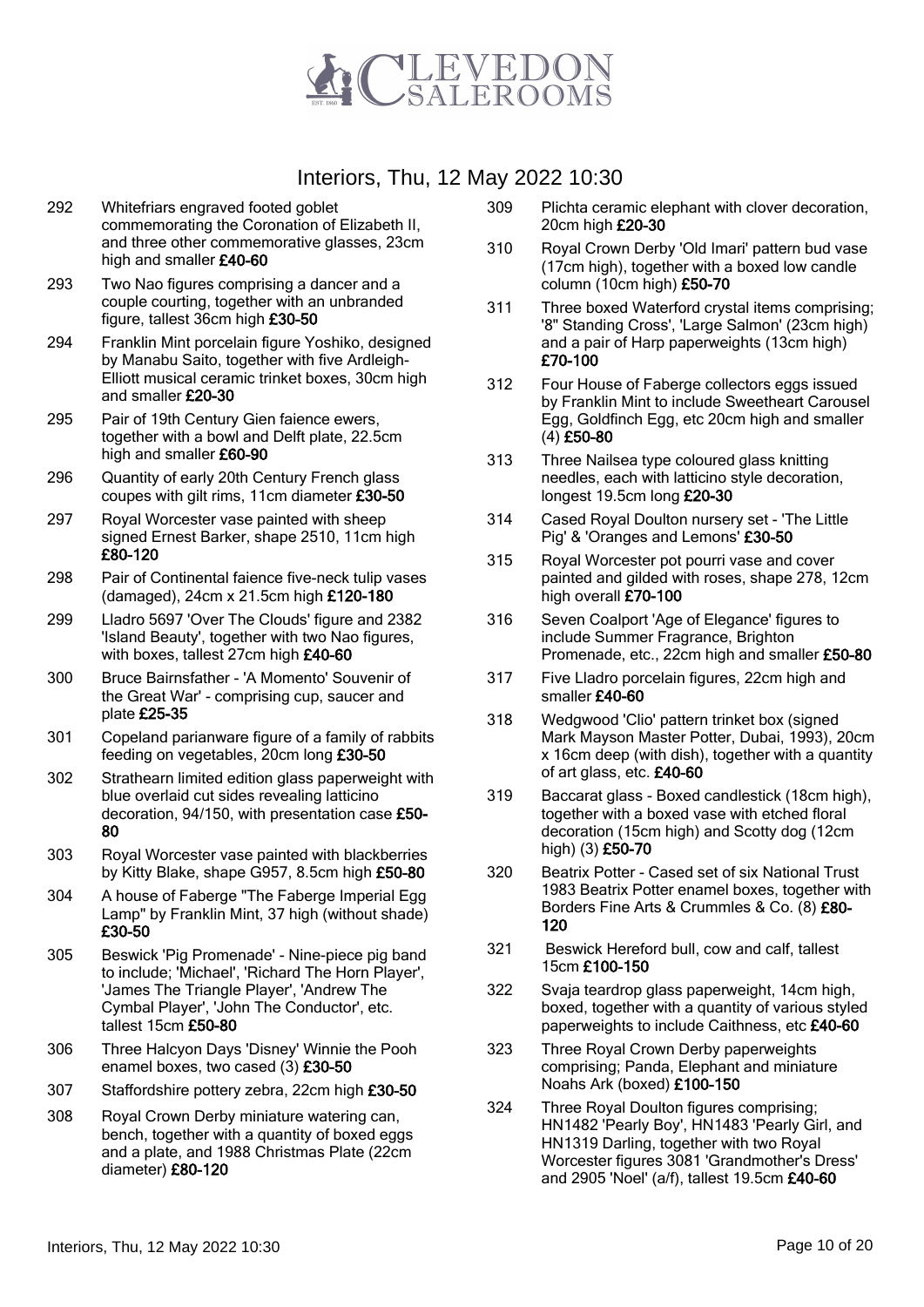

- 325 Two Chinese interior painted glass snuff bottles on stand, 8.5cm high (ex. stand) £40-60
- 326 Six Nao animal and other figures, 19cm high and smaller £30-40
- 327 Royal Doulton HN1544 figure 'Do you wonder where fairies are that folks declare have vanished', 13cm high £60-80
- 328 Crown Staffordshire pepperette in the form of a comical woodpecker, 7.5cm high £30-50
- 329 Two early 20th Century Staffordshire pottery 'begging spaniel' jugs, 25cm high, together with a pair of large spaniels, 33cm high (4) £60-90
- 330 Royal Worcester 'The Dandelion' figure '3984', modelled by F.G. Doughty, 9.5cm high £40-60
- 331 Wade Art Deco cellulose Curls (15cm high) and Tessa (two versions) (3) £30-50
- 332 Clive Brooker studio pottery Four stoneware sculptures, all stamped to base, tallest 49.5cm £40-60
- 333 Pair of Nailsea type pale green glass 'drumstick' witches charms, 16cm long £50-80
- 334 Late Victorian Aesthetic teapot and stand with elephant decoration, attributed to Burgess & Leigh, Rd No 285771, 24cm spout to handle, 18cm high inc. stand £40-60
- 335 Large Paragon limited edition Edward VIII Coronation loving cup, together with two royal commemorative mugs, 13cm high and smaller £20-30
- 336 Collection of Royal Doulton figures to include 'Miss Demure' HN1402, 'Janet' HN1537, etc., 20cm and smaller (13) £60-100
- 337 19th Century treacle-glazed pottery lion flask (15cm long), together with a mermaid flask (19.5cm high) (2) £30-50
- 338 Eight House of Faberge collectors eggs issued by Franklin Mint to include The Enchanted Garden of Romance, The Enchanted Garden of Innocence, The Garden of the Enchanted Mermaid, etc 17cm high and smaller £50-80
- 339 Two Georgian glasses, with etched hop and vine decoration respectively, and a Royal Commemorative 'Coronation' loving cup having etched floral decoration and GR cypher, 15cm high, (3) £30-50
- 340 Bjorn Winblad for Rosenthal cylindrical vase, together with a plate printed and gilded in the Egyptian taste, 26.5cm high and smaller £40-60
- 341 Chinese Imari porcelain bowl, 23cm diameter x 10cm high £40-60
- 342 Locke & Co. milk jug and bowl, together with a miniature Royal Worcester lidded pot having floral decoration(3) £30-50
- 343 Six Crummles enamel boxes, together with a Halcyon Days, c.1980s (7) £50-80
- 344 Smoked glass knobbly vase, 17cm high £30-50
- 345 Collection of twelve House of Faberge collectors eggs issued by Franklin Mint, together with a Golden Heavens Collectors Egg by Mei-Lin LI, 22cm high and smaller (13) £30-50
- 346 Ten Beswick Beatrix Potter figures including 2 x BP-2 gold oval backstamps £70-100
- 347 Royal Worcester 'Buttercup' figure 2930, modelled by Anne Acheson, 9.5cm high £30-50
- 348 19th Century pink and white Nailsea type glass flask, 19cm long, together with a smaller similar 8cm long £30-50
- 349 Six Royal Doulton Figures comprising; HN502 'Lucy Ann', HN3057 'Sir Winston Churchill' (a/f), HN 1568 'Charmian', HN2320 'Tuppence A Bag', D6540 'The Falconer' and HN2274 'Golden Days', tallest 27cm £30-50
- 350 Chinese porcelain flared bowl painted with chrysanthemum and other flowers with six character mark, famille rose saucer, pair of miniature dogs of fo, etc., 15cm high and smaller £40-60
- 351 Seven Coalport 'Age of Elegance' figures to include Donna (Empire Store Exclusive), etc., 21cm high and smaller £50-80
- 352 Group of assorted cranberry glass, to include decanter jugs, covered dishes, basket, etc £50- 70
- 353 Quantity of Wedgwood 'Kutani' dinner wares £80-120
- 356 German inlaid mahogany mantel clock, retailed by 'Reid & Sons', Newcastle, 34cm high, with key and pendulum £60-80
- 357 Late 19th Century French rouge marble drumhead mantel clock with white Arabic chapter ring, mercury two-jar pendulum, 47cm high £80-120
- 358 Liberty & Co. planished pewter mantel clock, with dedication inscription to base, model 01212, 16.5cm high £80-120
- 359 Early 20th Century inlaid oak 'Junghans' mantel clock with white Arabic dial, 33.5cm high, with key and pendulum £40-60
- 360 20th Century French Art Deco clock, 23cm high together with a marble cased drum head clock and an Art Deco mantel clock (3) £40-60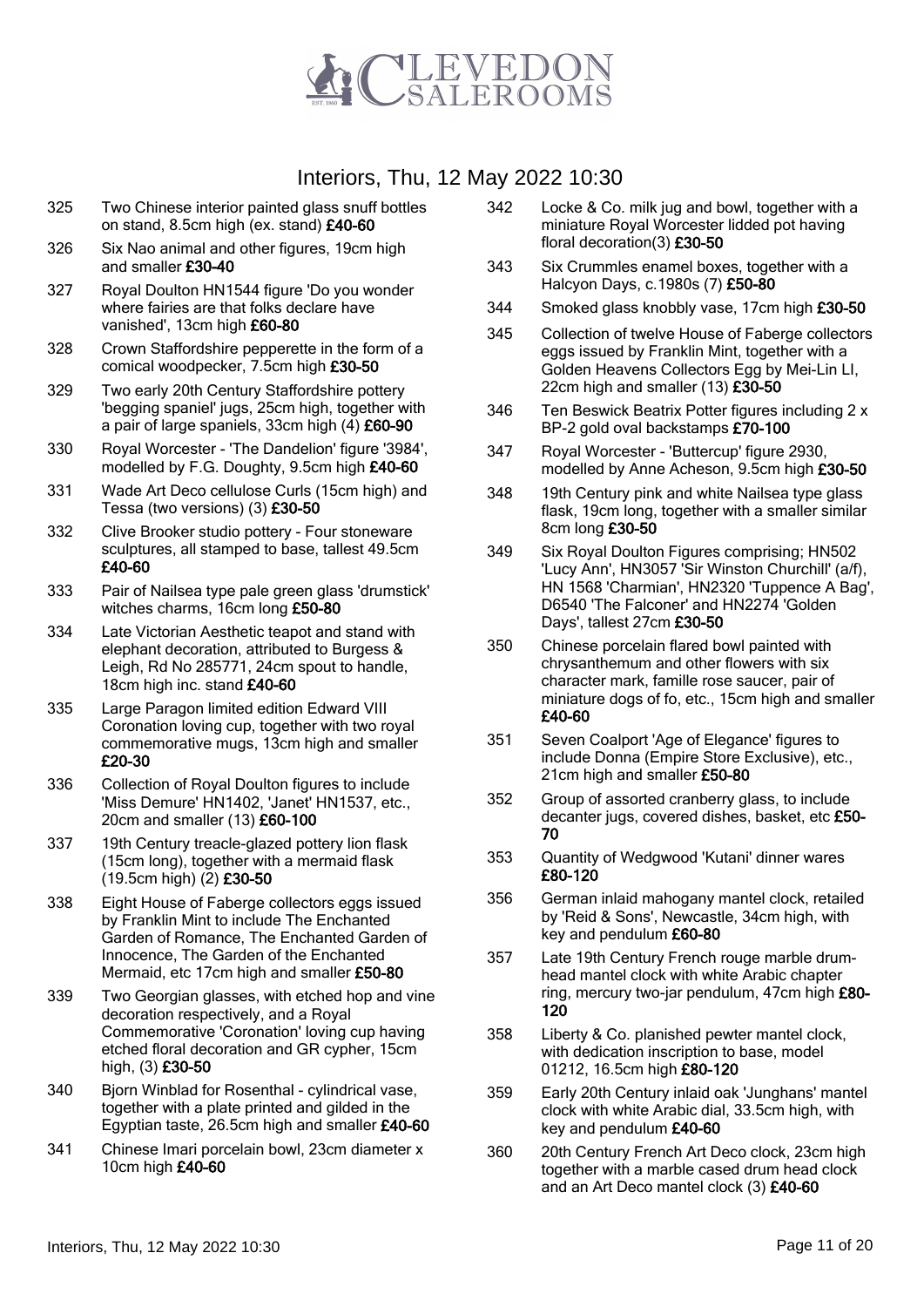

- 361 American eight-day spring-driven mantel clock, 40.5cm high £20-30
- 362 Maple & Co. Aesthetic mantel clock, 36cm high £40-60
- 363 Large French black slate and marble clock, circa 1900, with jousting knight applied decorative panel, 51cm high £40-60
- 364 Art Nouveau mahogany cased mantel clock, 22cm high £40-60
- 365 Bulle Electric mantel clock in Art Deco style oak case, 21.5cm high £40-60
- 366 Late 19th/early 20th Century veined alabaster three-piece clock garniture, 27cm high and smaller £50-80
- 367 Late 20th Century cuckoo clock with carved decoration, 41cm high £30-40
- 368 Five black finish mantel clocks, four slate, one metal, 26cm high and smaller, (5) £40-60
- 369 Five mid-20th Century mantel clocks, 38cm high and smaller, (5) £25-40
- 370 Four 20th Century alarm clocks, together with five mantel clocks (three lack movements), 30cm high and smaller, (9) £30-50
- 371 Four American 'gingerbread' mantel clocks, together with an American mantel clock case, 57cm high and smaller, (5) £40-60
- 372 Four 20th Century mantel clocks, 35.5cm high and smaller,  $(4)$  £40-60
- 373 Four 20th Century mantel clocks, 36cm high and smaller, (4) £30-50
- 374 Nine 20th Century mantel clocks to include Art Nouveau and Art Deco examples, 31cm high and smaller, (9) £30-50
- 375 Quantity of gilt and brass mantel clocks, etc, 38cm high and smaller £40-60
- 376 Quantity of mainly 20th Century mantel clocks and cases, 36cm high and smaller £30-50
- 377 Quantity of 20th Century clocks, to include Smiths white 8-Day wall clock, Smiths Art Deco white finish mantel clock, etc £20-30
- 378 Six American mantel clocks, 40cm high and smaller £30-50
- 379 Six 20th century mantel clocks, to include Time Saving Clock, etc, 24cm high and smaller, (6) £30-50
- 380 Three 20th Century mantel clocks, 38cm high and smaller, (3) £20-30
- 381 Three black finish temple-cased mantel clocks, together with a metal-cased mantel clock, 29.5cm high and smaller, (4) £40-60
- 382 Two brass ship's bulk head clocks, a brass cased wall clock marked Patronenfabrik Karlsruhe Sept 1905, and a Jerome & Co 'One Day' wall clock, 28cm high, (4) £50-80
- 383 Two German gilt tin-plate carriage clocks, 15.5cm high, two other clocks, and a German metronome (5) £40-60
- 384 Two Smiths plaster star-burst wall clocks, 25.5cm diameter and smaller, (2) £30-50
- 385 Quantity of 20th Century 'Napoleon's hat' mantel clocks £25-40
- 386 Large black slate and marble clock with giltincised black Roman chapter ring, 42cm high £40-60
- 387 Three mantel clocks all having silvered Arabic dials, largest 42.5cm wide £30-50
- 388 Five anniversary clocks to include; 'Bentima' and 'Kundo', etc. (5) £40-60
- 389 Four late 19th Century slate mantel clocks, the largest 44cm x 28cm high £40-60
- 390 Three black slate temple clocks each having Arabic chapter ring, the largest 44cm wide £40- 60
- 391 Two black slate drum-head clocks, 45cm and 49cm wide £40-60
- 392 Two black slate temple clocks and one metal cased temple clock, the largest 51cm x 31cm high (3) £40-60
- 393 Group of Art Deco mantel clocks to include; 'Jaz', 'Glen Clocks', etc. (6) £30-50
- 394 19th Century French mantel clock in parts £60- 90
- 395 George V silver cased desk clock having a white Arabic dial, Birmingham, 1923, 8.5cm x 8.5cm high (ex. handle), together with a French desk ball clock (2) £60-80
- 396 Matthew Norman, London brass cased carriage clock, having a white Roman dial with moon hands, 10cm x 13.5cm high (ex. handle), with winder £60-90
- 397 Four assorted brass cased carriage clocks, all with white Roman dials, tallest 12cm high (ex. handle) £50-70
- 398 Grandmother style clock with Vienna type movement, 100cm high £30-50
- 399 Oak cased 'Enfield' grandmother clock with square silvered Roman dial, 133cm high £20-30
- 400 Early 20th Century light oak grandmother clock by Hamburg American Clock Co., Wurttemberg, 136cm high £40-60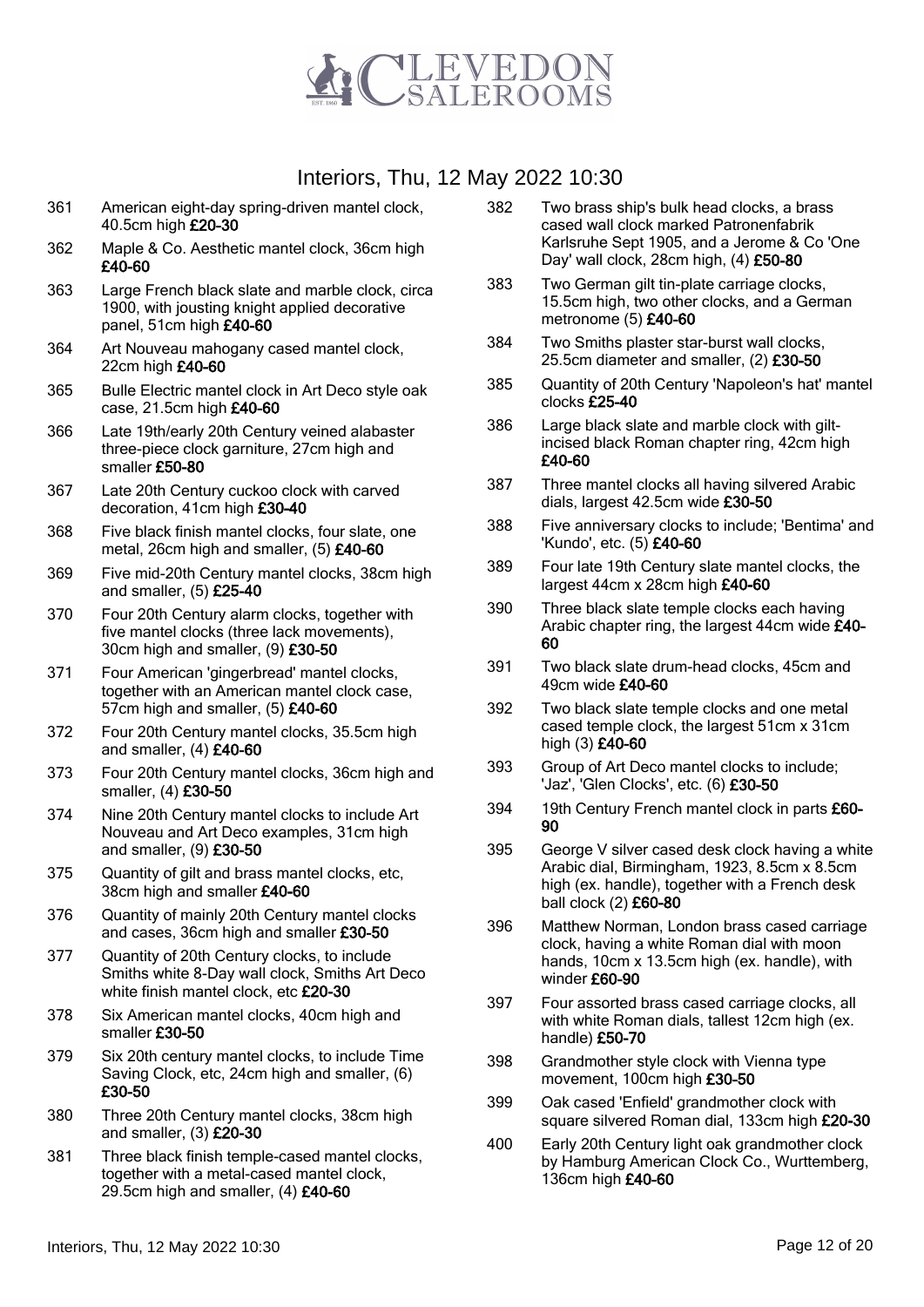

- 401 Art Deco oak-cased grandmother clock the silvered square Roman dial marked 'Garrard', with plaque dedicated to Mr & Mrs Davis from the GWR Cardiff Valleys Division, 137cm high, with winder and pendulum £25-40
- 402 Art-Deco oak-cased grandmother clock, the dial marked Garrard / Pleasance & Harper, Bristol, 137cm high £30-50
- 403 Moses Evans, Llangerniew, Wales Early 19th Century Welsh oak-cased 30-hour painted dial longcase clock, signed 13-inch dial with subsidiary second dial and calendar crescent, between birds, 218cm high £80-120
- 404 George Smith, Beaminster George III oakcased 8 day brass dial longcase clock, circa 1780, 12-inch square dial, signed chapter ring with Roman hours and Arabic minutes, centre with subsidiary seconds dial and calendar crescent between engraved columns, within scroll spandrels, in, a caddy-top case, 205cm high £150-250
- 405 Two mid 20th Century oak cased grandmother clocks (a/f), tallest 147cm high £20-30
- 406 Modern German Vienna style wall clock, having a white circular Roman dial with subsidiary seconds dial at 'XII', signed Kieninger, with winder and pendulum, 81cm high £80-120
- 407 Small Vienna style wall clock, 40.5 cm high £25- 40
- 408 Modern German walnut veneered twin weightdriven Vienna style wall clock, having a circular Roman dial with subsidiary seconds dial at 'XII', signed Kieninger, 83cm high with gridiron pendulum and weights £80-120
- 409 American wall clock with a painted panel of a bird, 65.5cm high, and a Vienna wall clock (2) £30-50
- 410 Magneta oak-cased electric clock, 140cm high £20-30
- 411 Cheadleshire Newcastle Bitter novelty advertising wall clock with Quartz movement, 47.5cm high and two novelty 'pan' clocks £15-25
- 412 American Ansonia & Co drop dial wall clock, a Vineyard style clock together with a rococo style wall clock, 82cm high and smaller, (3) £30-50
- 413 Four 20th Century wall clocks, 62cm high and smaller £30-50
- 414 Four 20th Century wall clocks, 74cm high and smaller £30-50
- 415 Four 20th Century wall clocks, 85cm high and smaller £30-50
- 416 Four Vienna wall clocks, 73cm high and smaller £40-60
- 417 Quantity of clocks and clock parts, to include mantel clocks, wall clocks, movements, etc £20-30
- 418 Quantity of wall clocks and parts, to include a Sykes Walton painted longcase dial, 47cm high £25-40
- 419 Three assorted Vienna wall clocks, 103cm high and smaller £30-50
- 420 Three late 19th Century inlaid American wall clocks, one with A. Allmark - Pontypool & Abertillery retailer's inscriptions, 85cm high and smaller £25-40
- 421 Three wooden framed circular wall clocks, one with Anglo Swiss Watch Co. retailers inscription, 44.5cm high and smaller £30-50
- 422 Two American wall clocks (one lacks dial), 66cm high and smaller £15-25
- 423 Two Vienna wall clocks, 77cm high and smaller £30-50
- 424 Four American drop dial clocks (parts) £30-50
- 425 Three American wall clocks, one with a panel depicting 'Merchants' Exchange', Philadephia, 82cm high and smaller £30-50
- 426 Two cuckoo clocks (parts) and a 'postman's alarm' wall clock, (3) £40-60
- 429 3 litre Jeroboam bottle of Chateau Senailhac Bordeaux Superieur, 2005 £80-120
- 430 Six bottles of French red wine; Chateau Gruaud Larose 2004, Chateau Moulin Saint- Georges Saint-Emilion Gran Cru 2006, Le Baron de Brane Margaux 1990, etc £80-120
- 431 Bottle of Warre's vintage port, 1975 £50-80
- 432 Eight bottles of French white wine to include; Macon-Peronne, Chassagne-Montrachet 1er Cru, etc £80-120
- 433 Bottle of Remy Martin V.S.O.P. Cognac, and a 1 litre bottle of Dimple Haig Scotch Whisky (2) £40 -60
- 434 Bottle of Glenfiddich special reserve single malt scotch whisky aged 12 years, together with an unlabeled bottle (2) £30-50
- 435 Four bottles of Louis Latour Macon Lugny wine, 2016 (4) £30-50
- 436 Bottle of Sandeman 20 year old tawny port together with a bottle of Safeway fine tawny port (2) £30-50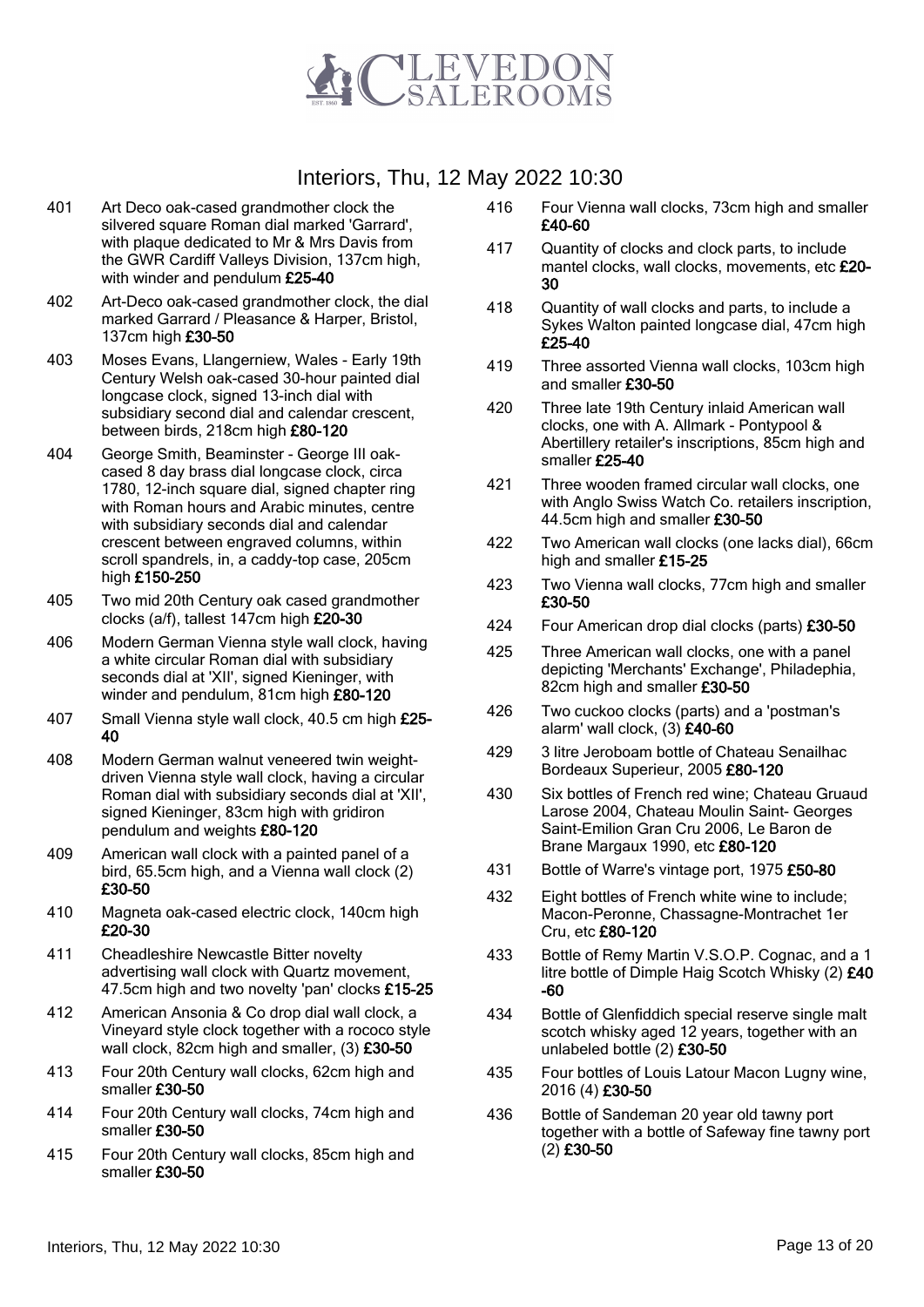

- 437 Eight bottles of French red wine to include; Chateau Les Echevins 1999, Saint-Julien Chateau du Glana 1986, etc £50-80
- 438 Two bottles of Martell V.S. fine cognac (2) £40-60

439 Quantity of spirits etc to include Bells 18cl decanter, half bottle of Drambuie, two bottles of Cointreau, and a cocktail shaker bottle of Charleston Follies liqueur (5) £40-60

- 440 Bottle of Krug Grand Cuvee Champagne with British Airways label, together with a magnum of Brut Eminence Champagne and two bottles of Prosecco (4) £80-120
- 441 Quantity of various commemorative beer, miniature port and whisky bottles (12) £30-50
- 442 Two bottles of Martell V.S. fine cognac (2) £40-60
- 443 Bottle of Kopke Old Tawny Port together with a bottle of Fonseca Bin 27 Port (2) £30-50
- 444 Bottle of Veuve Clicquot brut champagne in presentation box £30-50
- 445 Five bottles of French white wine to include; Gevrey-Chambertin 1er Cru, Chateau Saint-Roch Limoux, etc (5) £40-60
- 446 Case of six bottles Chateaux Lagrange, Saint-Julien, 1984 £100-150
- 447 Five bottles of French dessert wine to include; Chateau Suduiraut Sauternes 1986, etc together with a half bottle of Noble One Botrytis Semillion 2006 (5) £60-90
- 448 Bottle of Bowmore 'Legend' Islay single malt whisky, in presentation tube £40-60
- 449 Two bottles of single malt whisky comprising Glen Ord 12 Years, and Glenmorangie 10 Years single malt (2) £40-60
- 450 Five bottles of French white wine to include; Chateau du Cray Montagny 1er Cru 2009, Beauroy Chablis Premier Cru 2008, etc (5) £40-60
- 451 Six bottles of table wine to include; Reisling, Rose, etc £30-50
- 452 Bottle of Lagavulin Single Islay Malt Whisky 16 years old £100-150
- 453 Bottle of Graham's vintage port, 1968 £80-120
- 454 Bottle of Bannahabhain single malt whisky £30-50
- 455 Thirteen bottles of red table wine to include; Faustino I 2001, etc £60-90
- 456 Four bottles of Dow's Trademark port £50-80
- 457 Persian rug having five central medallions against a maroon ground (86cm x 166cm), together with three other rugs (a/f) (4) £40-60
- 458 Indian wool rug having central medallion against a blue ground, 62cm x 188cm, together with another wool rug, 91cm x 144cm (2) £20-30
- 459 Middle Eastern silk rug decorated with forty (8 x 5) panels of boteh, mihrabs, flowering plants, etc, 100cm x 150cm £60-80
- 460 Anatolian 'Turkey' rug with flower border, 121.5cm x 224cm £40-60
- 461 Masonic effects to include sash and jewel, in hide case inscribed 'Bro. F. H. Reed. Lodge Concord' £30-50
- 462 Early 20th Century bronze model of an elephant, possibly Japanese, 22cm long x 16cm high £50- 70
- 463 Chinese carved alabaster bookend, 11cm x 15cm high £30-50
- 464 Bronze figure of girl with school bag and book signed "Kirchner", 12.5cm high £40-60
- 465 Carved antique sword stick, the blade 39cm long, (91cm long overall), together with a pickhandled stick (91cm long)  $(2)$  £60-90
- 466 Large bronzed resin figure of a seated female nude, 64cm high £60-90
- 467 Conrad Ahrendts, watercolour, Dutch winter landscape, signed lower left, 27cm x 46.5cm, framed and glazed £40-60
- 468 Second quarter 19th Century walnut work table, 47cm (closed) x 39.5cm x 66.5cm high £80-120
- 469 John Sell Cotman, (1782-1842) Three unsigned etchings, On the Yare Norfolk, Felbrigg Heath Norfolk and Norwich Thorp, 15cm x 19.5cm and smaller, all framed and glazed £20-30
- 470 A.C. Pillinger Pair of oils 'St Aubins Fort Jersey' and 'Rock Jersey', both signed lower left, 35.5cm x 45cm & 46cm x 35.5cm, both framed £40-60
- 471 Late Victorian/Edwardian walnut dining table with two leaves, 147cm x 120cm (closed) x 73cm high £80-120
- 473 Modern swivel circular snuggle sofa, upholstered in cream leatherette, 128cm wide £80-120
- 474 Modern swivel circular snuggle sofa, upholstered in turquoise leatherette, 128cm wide £80-120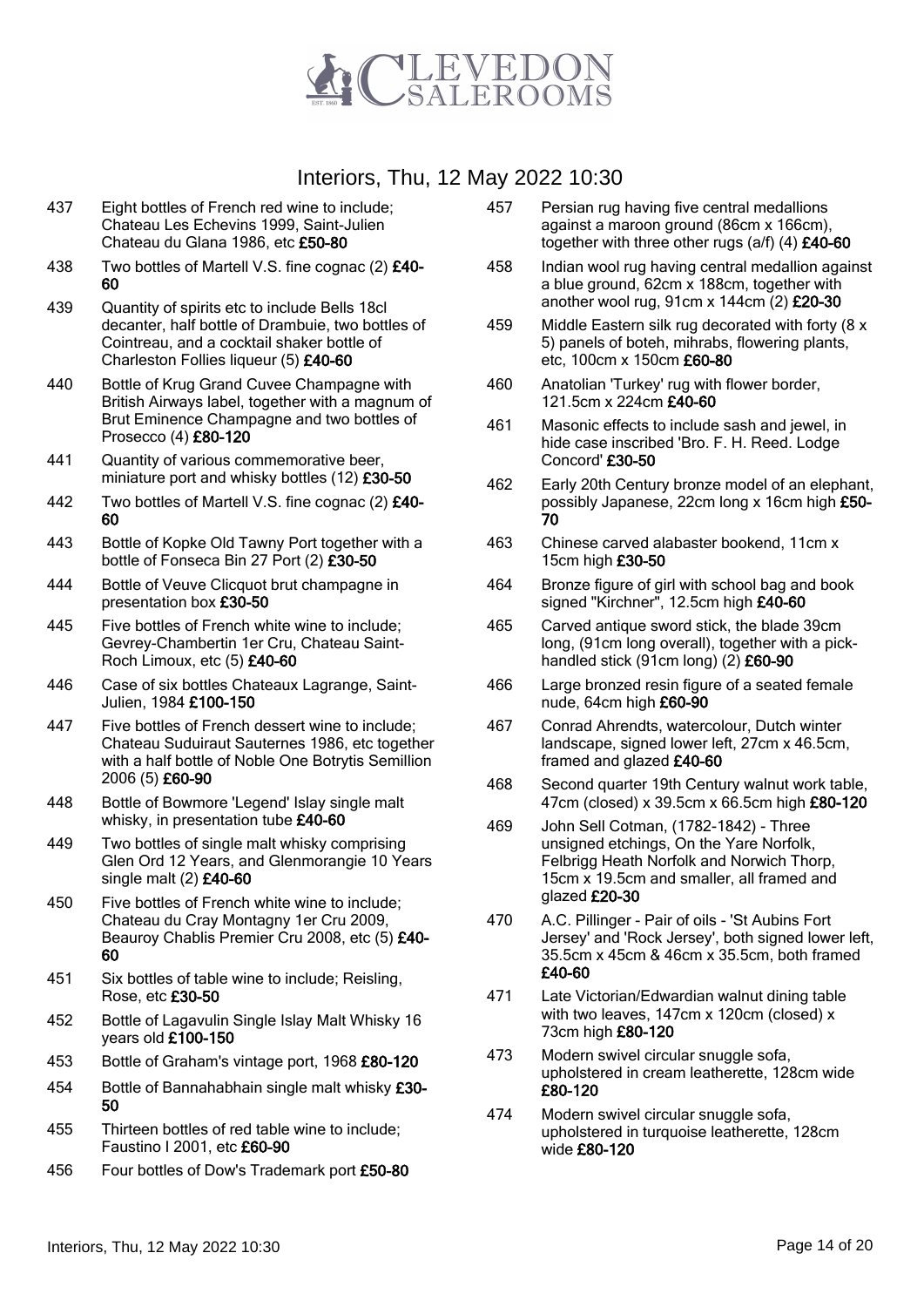

- 475 A 'French Hepplewhite' design elbow chair or open armchair, the shell-headed humped back with pierced vase splat between partially padded arms, on serpentine seat with fluted cabriole front supports £60-90
- 476 Early 20th Century lady's satinwood 'bonheur du jour' writing desk with fold-over writing surface, 77cm x 46cm x 100.5cm high £80-120
- 477 English School, late 19th Century Oil on canvas - River landscape, initialed 'C.B' lower left, 19.5cm x 40cm (relined), framed £30-50
- 478 Victorian rosewood writing box having central engraved plaque 'E.J. Locke, 5th April 1888', 45cm x 25cm x 18cm high £50-80
- 479 Burr walnut folding card table on cabriole supports, 84cm x 41.5cm (closed) x 73cm high £50-80
- 480 Victorian sampler 'Mary Brammall, Aged 8', 26cm x 23.5cm, framed and glazed £40-60
- 481 Late 19th Century mahogany octagonal two-tier occasional table, 79.5cm x 70cm high £50-70
- 482 Reproduction carved 18th Century Italian-style console table, 138cm x 58cm x 79cm high £50- 70
- 483 Victorian inlaid walnut octagonal sewing/work table, 42cm x 42cm x 76cm high £40-60
- 484 Charlotte Halliday, (b. 1935) Two studies of London - 'Paddington Lord's Hill Road', 1959 (30cm x 22.5cm), and 'Gateford Primary School', 1963 (30cm x 43.5cm), both framed and glazed £60-90
- 485 20th Century tambour-front kneehole desk, 107cm x 58.5cm x 106cm high £80-120
- 486 John Blackman Oil on canvas Norfolk landscape, signed lower left, 33cm x 49cm, framed £20-30
- 487 Four maritime prints to include; 'Cutter Yacht', 'Schooner Yacht', etc, largest 28cm x 23cm, all framed and glazed £40-60
- 488 Two signed prints after Harold Wyllie 'Battle of the Nile' and 'Battle of Quiberon Bay', 27cm x 39.5cm, both framed and glazed £40-60
- 489 I. M. Burton (Mid 19th Century) Watercolour Street scene, Nice, France, 36cm x 25cm £40- 60
- 490 Garman Morris (fl c. 1900-1930) Pair of watercolours - 'Sealet Herring Boats' & 'Evening', both initialed lower right, 38cm x 18cm, framed and glazed £30-50
- 491 Victorian brass bound walnut lap desk with inset brass side handles, 33cm x 25cm x 13.5cm high £50-70
- 492 Oak side table, circa 1700, 64.5cm x 36cm x 60cm high £100-150
- 493 19th Century George III style mahogany bookcase, 79.5cm x 32cm x 194cm high £150- 200
- 494 Mary Hagerty Watercolour Woodland landscape, signed lower left, 28cm x 38cm, framed and glazed £30-50
- 495 George M. Soutra (Continental, 19th Century) Monochrome watercolour - Italian landscape, signed lower right, 9cm x 20cm, framed and glazed £20-30
- 496 Victorian mahogany chest of drawers with turned handles having mother-of-pearl central decoration, 130cm x 58cm x 107cm high £40-60
- 497 Gunn four-section modular bookcase, 87cm x 24.5cm x 147cm high £100-150
- 498 Pair of limited edition sailing prints, CCA Galleries, indistinctly signed, 54cm x 74cm and 74cm x 54cm, both framed and glazed £40-60
- 499 George Harris Pair of oils Bristol scenes 'Old Bridge, Snuff Mills' and view in Stapleton, both signed, 23cm x 34cm, both framed and glazed £60-90
- 500 Romolo Leone, Napoli oil on board Garden scene with figures and house, 38cm x 48cm £80 -120
- 501 Dutch School Late 19th Century oil on canvas Portrait of a lady with white head covering, 25.5cm x 20cm, later frame £60-90
- 502 18th Century oak mule chest, 137cm x 60cm x 69cm high £80-120
- 503 Pair of 20th Century Indian silk paintings, 82cm 112cm & 74cm x 101cm, framed £80-120
- 504 Reproduction campaign style chest of drawers, 76cm x 51cm x 109cm £80-120
- 505 Early 20th Century rosewood-crossbanded mahogany book trough with 'X' stretcher, 105.5cm x 41cm x 87cm high £80-120
- 506 19th Century yew, ash and elm low hoop back Windsor armchair, with H-stretcher £50-80
- 507 c.1830 framed 'Journal of a Naturalist', Huntercombe Manor, Bucks, 10cm x 69cm, framed and glazed £40-60
- 508 Early 20th Century revolving bookcase, 50cm x 49cm x 72cm high £80-120
- 509 Set of six folding chairs £20-30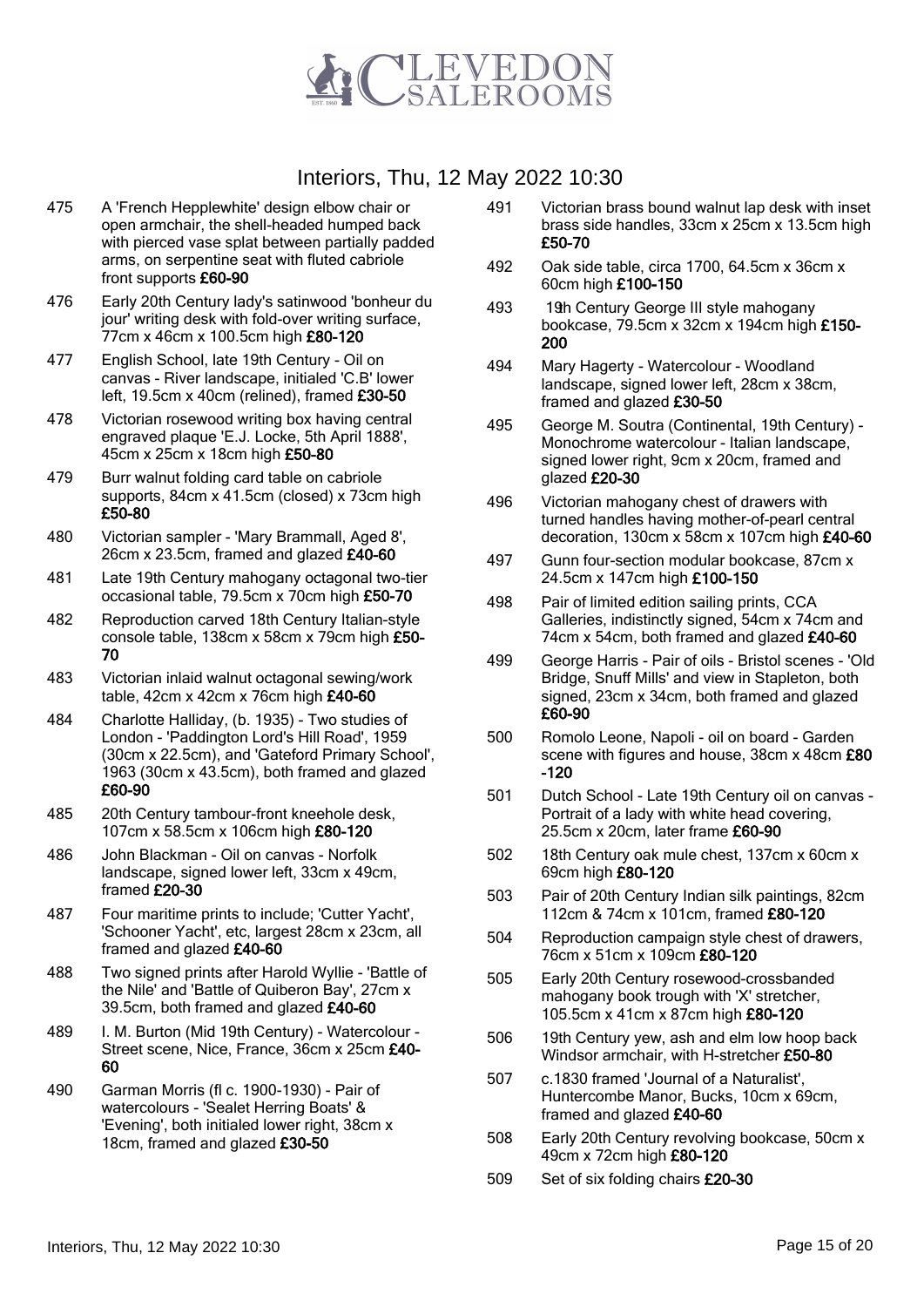

- 510 Victorian nursing chair upholstered in floral fabric, 53cm (Seats widest point) x 92cm high £30-50
- 511 Mahogany drop-leaf table, 107cm x 183cm (fully extended) x 72cm high £20-30
- 512 Oak four-section bookcase with sliding glass doors, 89cm x 29cm x 135.5cm high £40-60
- 515 Canteen of WMF cutlery for six people £30-40
- 516 Quantity of trays, small gilt footstool, etc. £25-40
- 517 Early 19th Century inlaid walnut games table with chessboard top, 49cm square x 69.5cm high £50-70
- 518 Pair of cast iron Egyptian Revival fire dogs, together with a pair of classical campana urns, 20cm high and smaller £35-50
- 519 Various 18th Century and later engravings and prints, to include The South East View of Wymondham Abbey in the County of Norfolk, unframed 'View of the Castle at Castle-Acre', etc, (5) £20-30
- 520 Modern brass bed end (152cm wide) and fender £20-30
- 521 Quantity of maps to include; Wiltshire (Robert Morden) ,Weston-Super-Mare, Somersetshire (J. Cary), etc £40-60
- 523 Wall mirror with painted frame and inset panel of Canada Geese by M Coble, 1987 55cm x 40cm £30-40
- 524 Pair of Ikea bedside cabinets with smoked glass tops, 41cm x 48cm x 55cm high £30-50
- 525 Cairo/ Egyptian ware brass tray, 39.5cm diameter, together with Thai dish, bowl, etc £25- 35
- 526 Spinning chair with carved decoration (95.5cm high), together with a similar stool (23cm diameter x 32cm high) £20-29
- 527 Reproduction dining suite oval table (179cm long approx), together with six (4+2) chairs £30- 50
- 528 1920s oak fall front bureau, 77cm x 41cm x 100cm high £10-15
- 529 Set of four Victorian mahogany bar back chairs and a Regency style carver (5) £30-50
- 530 Edwardian inlaid mahogany bureau, 76cm x 43cm x 94cm high £30-50
- 531 Iron standard lamp with domed base, 146cm high (ex. fitting) £20-30
- 532 Late 19th Century overmantel, 112cm wide x 113.5cm high £20-30
- 533 Modern Design Solid oak lamp, 86cm high £40 -60
- 534 10 metre length of printed fabric with tulip decoration on a blue/grey ground, 105cm width £30-50
- 535 Reproduction bookcase (59cm x 39cm x 78cm high), together with a reproduction canterbury £20-30
- 536 Two white-painted standard lamps with green shades, 175cm & 169cm high £30-50
- 537 Oak dresser, 107cm x 49cm x 101.5cm high £20 -30
- 538 Betty Silburn, (1925-2020) Large quantity of unframed prints £50-100
- 539 Two rush-seated spindle-back chairs, carver seat 47.5cm wide (2) £30-50
- 540 Brass top Benares style table with ebonised and inlaid base, 52cm x 57cm high £30-40
- 541 Oak reproduction linenfold bedding chest, 99cm x 40cm x 51cm high £30-50
- 542 Brass bound rosewood campaign box the central escutcheon marked for 'Major Tylden', a walnut writing box, and parquetry inlaid box, 35cm wide and smaller £60-80
- 543 Barro Watercolour Continental Street Scene, 31cm x 36.5cm, framed £20-30
- 544 Large quantity of Border Fine Art, Country Artists and other boxed figures to include; 01477 'Shire Gelding in Paris Harness', Studio Collection 59792 'Jesus Christ', Bradford Exchange 'Lamplight Lane' mantel clock, Crystal Clear Collectables 'Pineapple', etc. £60-80
- 545 Carters patent mahogany bed table, 84.5cm wide £25-40
- 546 Collection of white linen and lace (some lace for further research) £40-60
- 547 Bradbury & Co. No1 sewing machine in mahogany case £25-35
- 548 Mid 20th Century Dulcitone in oak case, 97cm x 38cm x 81cm high £80-120
- 549 Box of Chinese glass panels painted with birds and flowers, 12cm x 34cm and smaller £40-60
- 550 Two glass display cabinets, 122cm x 51cm x 74cm high and 63cm x 46cm x 50cm high £40-60
- 551 Collection of 'Motor' magazines £25-40
- 552 Set of oak open shelves, 88cm x 17cm x 90cm high £20-30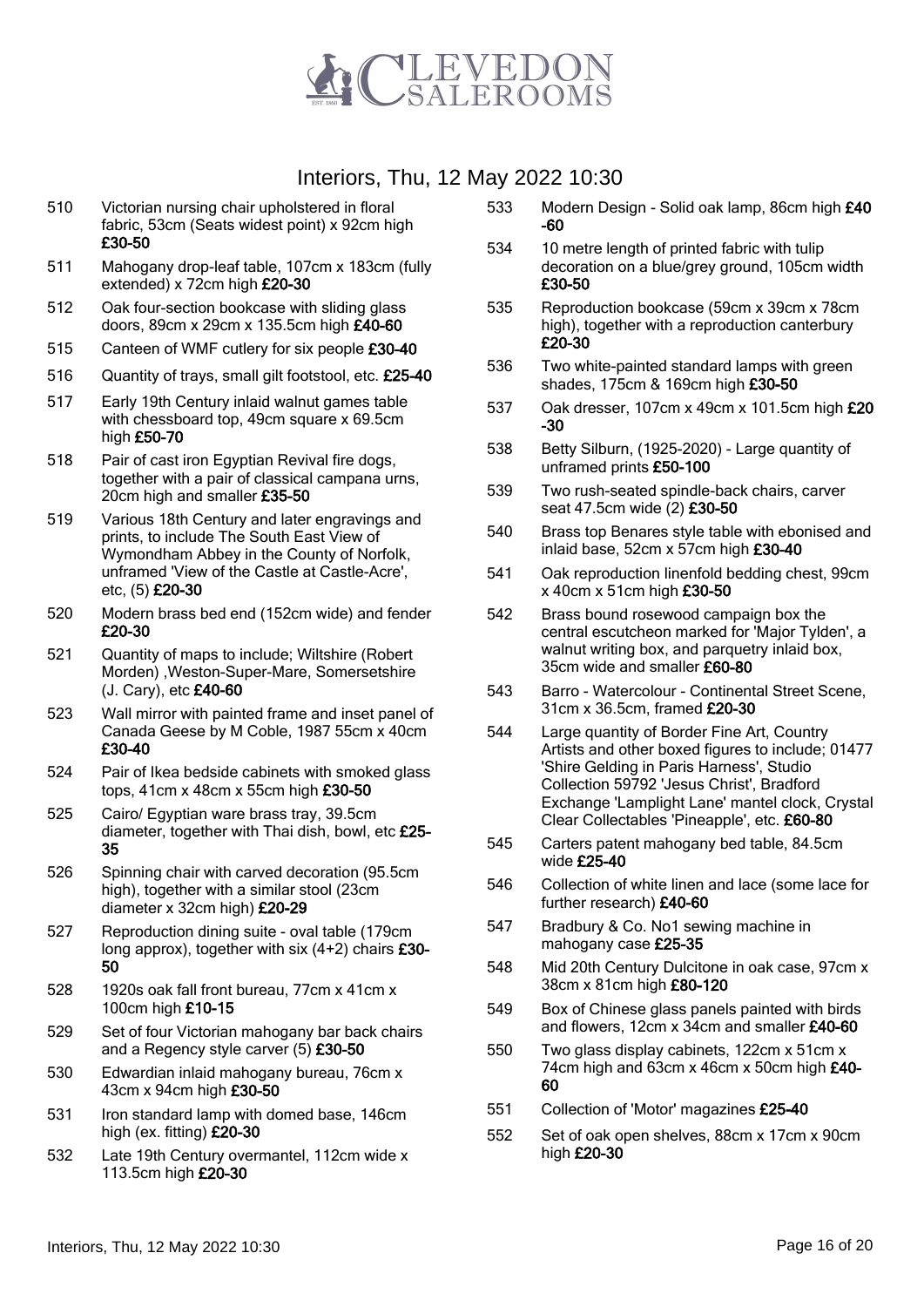

- 553 A. Richardson Oil on board Flowers (39cm x 30cm), together with a Roy Quick oil on canvas of a Stag (44cm x 59.5cm) (2) £30-50
- 554 Set of six Edwardian dining chairs, together with an Edwardian wind-out extending dining table with one leaf (125cm x 118cm x 72cm high, not extended) £80-120
- 555 White painted dome chest with iron mounts, 71cm x 46cm x 68cm high £20-30
- 556 Quantity of 20th Century frameless mirrors, 93cm high and smaller £10-20
- 557 Patricia Schelpher Jones (British 21st Century) Quantity of enamel panels with abstract decoration, 25cm x 18cm and smaller £30-50
- 558 Dressing chest with mirror, 81cm x 47cm x 148cm high £25-40
- 559 Edwardian small mirror-back dressing stand, 56cm x 37cm x 149cm high £30-50
- 560 Early 20th Century oak hall stand, 59.5cm x 25cm x 193cm high £30-50
- 561 Quantity of ceramics to include: Chamberlain's Worcester soup bowls; Ironstone tureen and dish; Wedgwood Bianca dinnerware, framed Imari plate, etc. £30-50
- 562 Francois 'Fanch' Ledan (French, b. 1949) Two signed limited edition prints - 'Rue Mouffetard' (193/200), 64cm x 48cm and square scene (105/200), 48.5cm x 60cm, both framed and glazed 'Rue Mouffetard' having Christie's Contemporary
- Art label to verso. £50-80 563 Reproduction coffee table, 100cm x 44.5cm x 52cm high £20-30
- 564 Quantity of tools, outdoor wall lamp/ light (42cm long), etc. £20-30
- 565 19th-century treen 'cat' or bowl stand, of typical six armed design, 24cm high £30-40
- 566 Patricia Schelpher Jones Quantity of enamel panels with abstract script decoration, 30cm x 20cm and smaller £30-50
- 567 Victorian mahogany wardrobe with arched mirror door, 117cm x 57cm x 205cm high £40-60
- 568 Early 20th Century stained glass panel in wooden frame, 44.5cm x 85cm high (ex. frame) £40-60
- 569 Two oval gilt wall mirrors, 62cm x 51cm and 67cm x 61cm £30-50
- 570 Pine wall mirror, 44cm wide x 70cm high £10-15
- 571 Two cased Ferrographs and a vintage typewriter £40-60
- 572 Hardwood coffee table with two drawers, 90cm x 56cm x 41cm high £20-30
- 573 Patricia Schelpher Jones (British, 21st Century) - Quantity of enamel panels with abstract scenes, 20cm x 15cm and smaller £30-50
- 574 Three miniature chest of drawers, the largest 25.5cm x 14cm x 16cm high, together with a box and cupboard (31cm x 17cm x 45cm high) £30- 50
- 575 Patricia Schelpher Jones (British, 21st Century) - Quantity of enamel panels with abstract decoration, 16cm x 16cm £30-50
- 576 Two Red Roebuck tool chest £20-30
- 577 Four shelf bookcase (72cm x 99cm high), together with a large hardback books £60-90
- 578 French child's mahogany sleigh bed or bateau a lit, with wooden side runners (no base) on wooden castors, internally 120cm wide x 164cm long, externally 128cm wide x 181cm long approx x 105cm high £40-60
- 579 Wooden curtain pole with pineapple finials, 288cm long (approx) £30-50
- 580 Inlaid mahogany bureau, 107cm x 51cm x 107cm high £50-80
- 581 Quantity of easels and miniature table, tallest easel 83cm £30-50
- 582 Victorian mahogany triple wardrobe, 178cm x 55cm x 205cm high £50-80
- 583 Set of four oak spindle back chairs, 47cm (seats widest point) x 95.5cm high £30-50
- 584 Jocelyn J Pair of oils on canvas African safari scenes, 92cm x 46cm £20-30
- 585 Quantity of continental silver plate, to include pair of candlesticks, sauceboats, etc. £40-60
- 586 20th Century carriage box with brass inset handles, 75.5cm x 36cm x 28.5cm high, no key £40-60
- 587 Tabletop Queen Anne style arched cabinet/bookcase, 30cm x 19cm x 59cm high £60-90
- 588 Early 20th Century oak Arts & Crafts-style open bookcase, 68cm x 20cm x 111cm high £40-60
- 589 A.Thornton, (early 20th Century) Watercolours - Pair of oval scenes of Dartmoor, signed, 50.5cm x 40cm, one framed and glazed, (2) £20 -30
- 590 Estate-made seven-drawer plan chest, with brass cup handles, 106.5cm x 72cm x 158.5cm high £150-200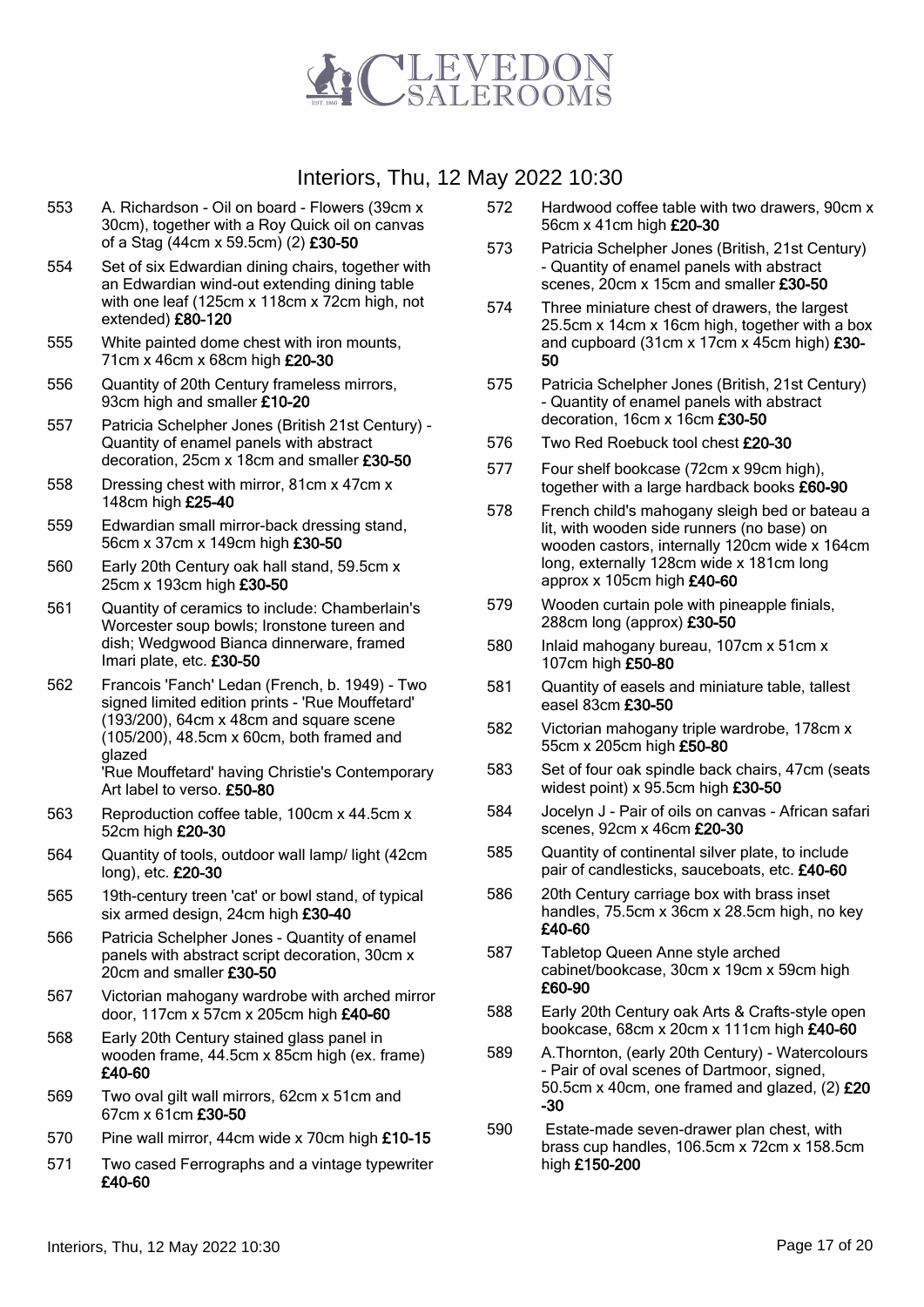

- 591 Chaise longue upholstered in red striped fabric with claw and ball feet, 167cm long £40-60
- 592 Japanese folding table having a shibayama style decorative scene of four women playing music in hardstone dresses, surrounded by a mother-of-pearl and floral decorated border, 96cm x 56cm x 45cm high £40-60
- 593 19th Century Anglo-Indian miniature two-door cabinet with inset marble top and inlaid fronts to the interior shelves, 35cm high £50-80
- 594 Retro fall-front writing cabinet, 78cm x 40cm x 121cm high £30-50
- 595 Vintage dentist/tattooists chair, 330cm long (headrest) £50-80
- 596 Sections of scaffold towering £80-120
- 597 Two tin trunks £20-30
- 598 Patricia Schelpher Jones (British, 21st Century), quantity of enamel panels with abstract decoration, £40-60
- 599 Edwardian inlaid occasion chair having a light blue upholstered seat, 46cm (seats widest point) x 89cm high £20-30
- 600 19th Century mahogany cabinet bookcase,121cm x 46cm x 216cm high £120- 180
- 601 Lloyd Loom style wicker basket, 61.5cm x 39cm x 40cm high £10-20
- 602 Edwardian inlaid corner chair (67cm wide), together with a piano stool, having cream patterned upholstered seat (55cm wide) £20-30
- 603 Yellow painted pine chest with hinged lid, 73cm x 48cm high £30-50
- 604 Early 20th Century chair on turned supports, 48cm (seats widest point) x 82cm high £30-40
- 605 Cast brass oil lamp, circa 1900, 65cm high £30- 50
- 606 Four 19th Century Chinese watercolours on pith paper, each 12cm x 8cm £20-40
- 607 Georgian style bow corner armchair, 83cm wide £30-50
- 608 Group of stoneware flagons to include printed examples, tallest 44cm £40-60
- 609 Assorted prints to include five German, by Moty, largest print 45cm x 34cm, all framed and glazed £30-50
- 610 Frank Shipsides, Raymond Watson & Edward Wesson signed limited edition prints - Seven unframed signed prints to include; 'Reflections - St.Mary Redcliffe', 'Study of Tern with Young', 'The Return of the SS Great Britain' (88/850), 'Waterfront Bristol' (744/850), 'Moorings' (142/850), 'Away At Sea' (53/850) & 'Corn Street Bristol' (745/850) £30-50
- 611 Jones sewing machine and smaller machine £50-80
- 612 Wall mirror with gilt and green painted decoration, 24.5cm x 19cm £20-30
- 613 Blue and gilt fluted tea set £30-50
- 614 Large brown painted wooden trunk, 76cm x 47cm x 50cm high £30-50
- 615 Pioneer Sound System hi-fi and speakers with Pioneer SP-J420 Sound Field processor £40-60
- 616 Early 19th Century inlaid mahogany astragal glazed bookcase, 113cm x 58cm x 228cm high £80-120
- 617 Early 20th Century Oak lined Jacobeathian style chest of drawers, 64cm x 50.5cm x 96cm high £25-40
- 618 Group of African carved wooden figures and others to include; a pair of bookends, busts, Oriental figures, etc, tallest 24cm high £30-50
- 619 Reproduction mahogany Victorian style coffee table, 76cm x 59cm x 45cm high £20-30
- 620 Patricia Schelpher Jones (British, 21st Century) - Quantity of enamel panels with abstract decoration, 21cm x 15cm and smaller £30-50
- 621 Six pewter mugs and tankards, various dates, 15cm high and smaller £30-40
- 622 Pair of early 20th Century Arts & Crafts style oak candlesticks, coloured print after Joshua Reynolds in verre eglomise frame and an ebony hand mirror (4) £30-50
- 623 Georgian inlaid side table fitted one long drawer with hoop handles, 75.5cm x 41cm x 75.5cm high £25-40
- 624 Ercol-style drop-flap table, 75cm x 138cm (extended) £50-70
- 625 Silver plated canteen of flatware, together with an EPNS Viners three-piece tea set, and a pair of plated mugs £40-60
- 626 Gordon Russell oak dining suite, 108cm x 78cm x 77cm high £50-80
- 627 Table top glass terrarium, 45cm x 36cm high £30-50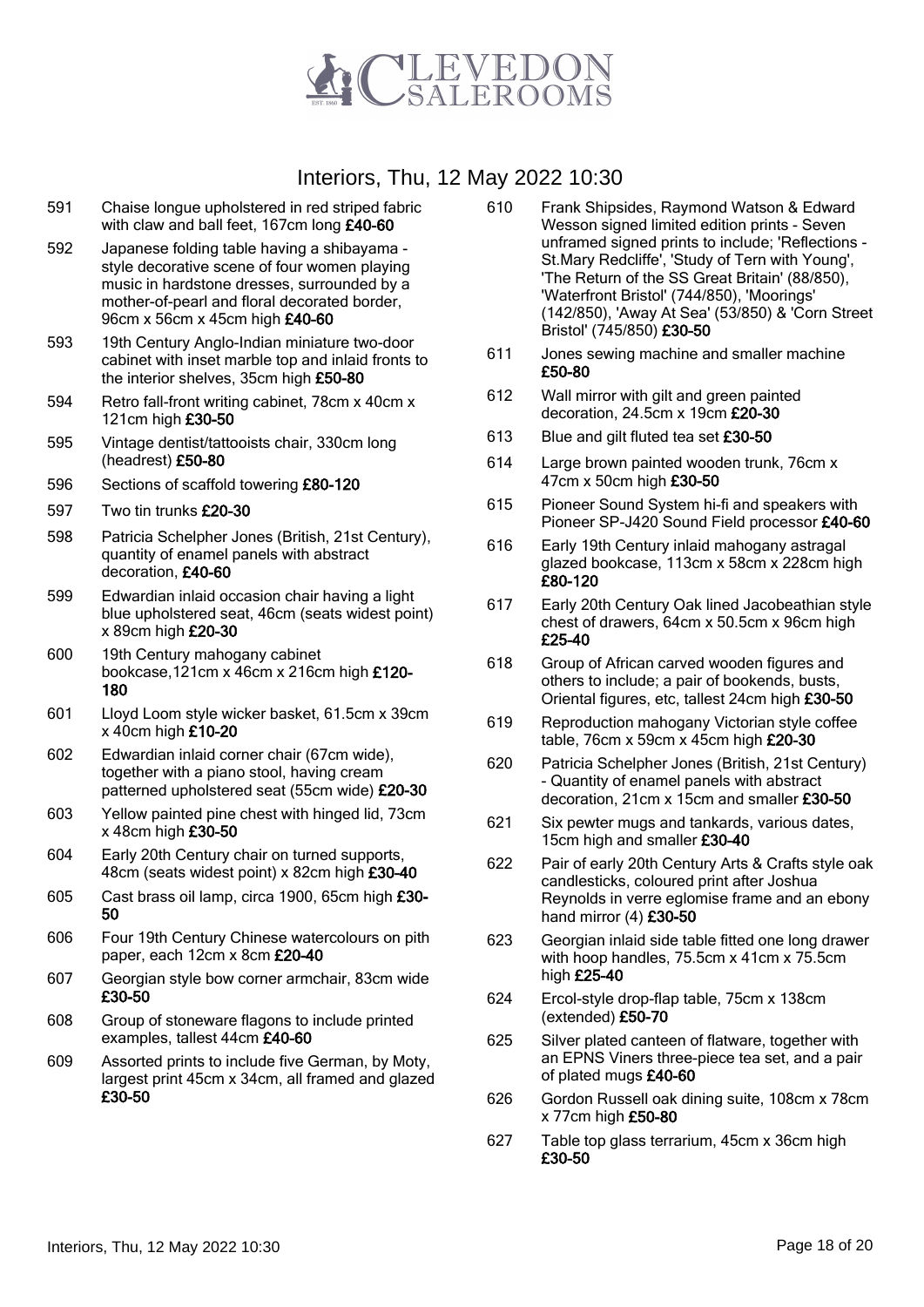

- 628 Victorian mahogany triple wardrobe with mirror door, 192cm x 65cm x 212cm £30-40
- 629 Group of five East Asian soapstone figures, to include a Japanese fisherman and sage, and a desk seal affixed to wooden landscape base,15.5cm high and smaller, (5) £50-70
- 630 Quantity of silver plated items to include salvers, etc £30-50
- 631 Two mirrors, the largest 66.5cm long, together with a reproduction Italian occasional table/ sewing box, 37cm x 28cm x 43cm high (3) £25- 40
- 632 Victorian chair with floral upholstered seat and back (40cm seats widest point), and corner chair (2) £20-30
- 633 Pair of Victorian bar back chairs, retailers stamp for James Winter & Son, 101 Wardour Street, London £30-50
- 634 Group of Meissen and Royal Copenhagen porcelain, together with other tablewares £50-80
- 635 Stained glass panels (4) in one frame, ex T Buxton & Co Ltd, 77 Queens Road, Clifton, circa 1900, 72.5cm x 125cm high (overall) £30-50
- 636 Kristin Zambueka Pair of pastels Portraits of Maori women, 55cm x 42cm, framed and glazed, together with a signed book 'Faces From The Past', 1971 £50-80
- 639 Sandford Stone bird bath, 64cm high £40-60
- 640 Quantity of terracotta plant pots, largest: 28cm x 25cm high, smallest: 11cm x 12cm high £30-50
- 641 Small staddle stone garden ornament, 37cm diameter x 20cm high £30-50
- 642 Mixed quantity of garden tools £30-50
- 643 Pair of square terracotta garden planters, 32cm x 32cm x 22cm high £40-60
- 644 Five-piece aluminum dark green painted patio set comprising table and four chairs, Chairs: 42.5cm (seats widest point) x 93cm high, Table: 98cm x 68cm high £80-120
- 645 Stihl TS360AV5 petrol grinder, 81cm long £40- 60
- 646 Hayter Hayterette 4HP petrol mower £20-30
- 647 Iron tripod table with two marble tops, each 96cm x 93cm high £30-50
- 648 'Ridgeback Mountain Sport' mountain bike, 163cm £15-25
- 649 Husqvarna 235e Chain Saw £40-60
- 650 Composite stone garden figure of a maiden on separate column base, 109cm high £15-20
- 651 Quantity of modern terracotta garden pots £40- 60
- 652 Mistral power washer, 80cm long £60-80
- 653 Wolseley Merrytiller petrol rotavator £60-80
- 654 Sandford Stone urn shaped garden planter, 26cm diameter x 55cm high £20-30
- 655 Cast metal and slatted wood garden bench, 125cm wide £40-60
- 656 Two sack trucks, 113cm high and 90cm high £20-30
- 657 Woodfurn three-piece teak garden set comprising two seats and a companion table, Chairs:62cm (seats widest point) x 90cm high, Table: 67cm x 57cm x 62cm high £40-60
- 658 Childs picnic table (75cm wide), with sun parasol £20-30
- 659 Wooden picnic table, 179cm x 165cm x 78cm high £50-80
- 660 Wooden picnic table, 179cm x 165cm x 78cm high £50-80
- 661 Square brick effect Sandford Stone garden planter (31cm x 27cm high), together with a treetrunk effect planter (23cm diameter x 29cm high) £20-30
- 662 Pair of teak fold-up patio sun loungers, 161cm long (fully extended) £40-60
- 663 Two terracotta finish garden planters, 25cm diameter £20-30
- 664 Gardenline 5 in 1 multi garden tool £40-60
- 665 Cast metal three-tier plant or pot stand, 29cm wide x 61cm high £40-60
- 666 Ryobi PBC 3046YE 30cc petrol strimmer £40-60
- 667 Honda Domestic Standby Knyler 15h 240/110 watt petrol generator £60-80
- 668 Quantity of glazed and other plant pots, largest 30cm diameter x 26cm high £30-50
- 669 Fibreglass Gothic style architectural window surround £30-50
- 670 Set of four square 'stoneware' log effect garden planters, 30cm x 30cm x 29cm high £100-150
- 671 Pair of stone-effect garden lions, 50cm high £30 -50
- 672 Mountfield HW511PD petrol mower £40-60
- 673 Modern design Stone sculpture, 63cm high £10 -20
- 674 Sandford Stone round oak leaf design garden planter, 27cm diameter £10-20